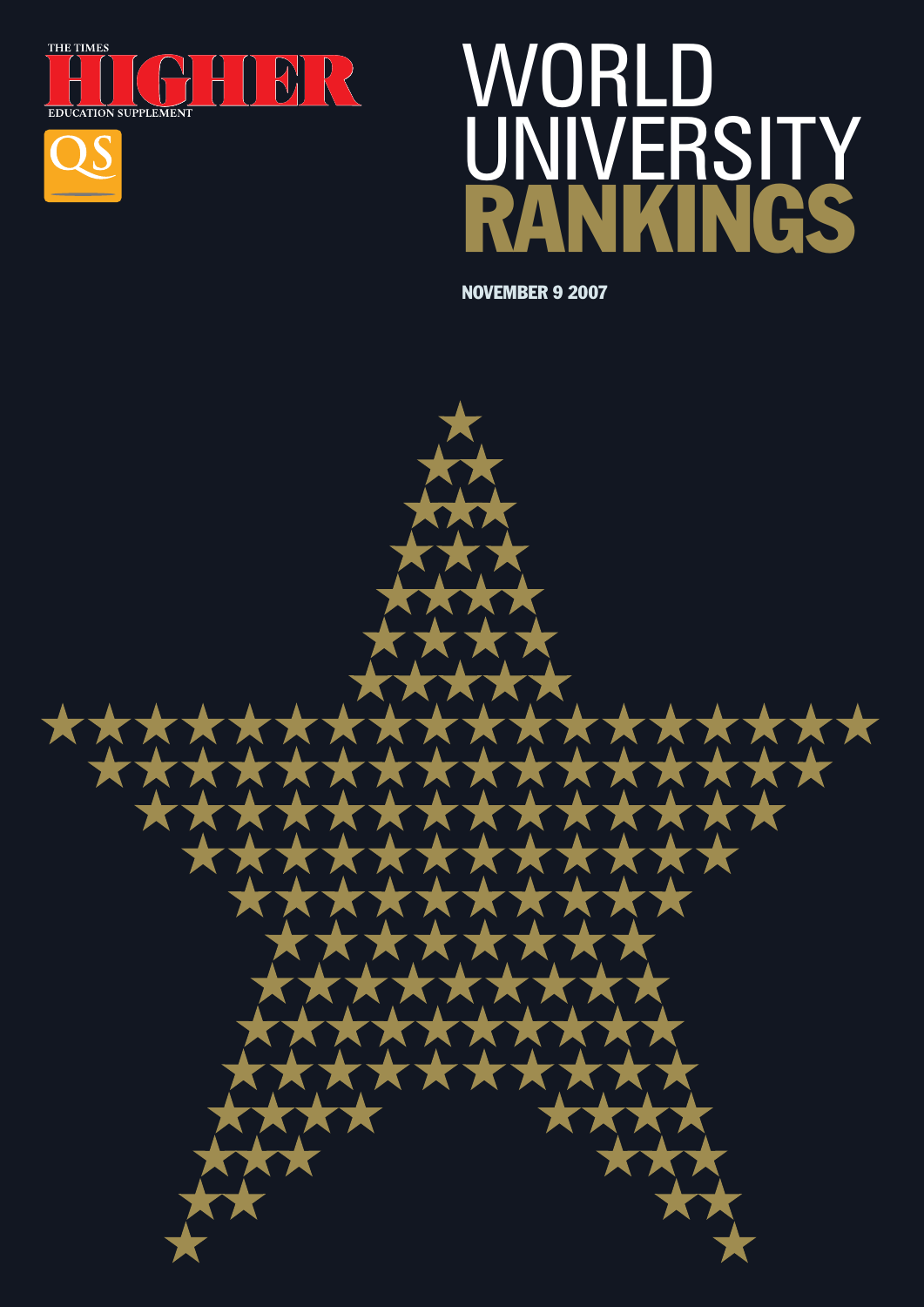### **Ideas without borders as excellence goes global**

The very top institutions may all be in the English-speaking world, but the top 200 are spread across 28 nations. Martin Ince reports

his fourth edition of *The*<br> *Times Higher-QS* World<br>
University Rankings<br>
confirms the message of earlier his fourth edition of *The Times Higher*-QS World University Rankings editions: the top universities, on a number of measures, are in the English-speaking world. Although heavily dependent on state funding, they are independent of governments. And, in many cases, they are far from being ivory towers. Instead, they are active in generating new technology and ideas across a wide range of subject areas and are closely integrated into the economies and societies of which they form part.

Their success at generating new knowledge and producing highly employable graduates — in the US especially — has made them rich from alumni donations, research grants and spin-off companies. Harvard University, which this year is top for the fourth time, is the world's richest by some distance, outspending the research budgets of many countries.

These rankings show the US and the UK to be home to the top universities on a wide range of measures, reflecting their success as well as the esteem in which they are held worldwide by academics and employers. Canada, Australia, Japan and Hong Kong are the only other countries to appear in the top 20, while the top Continental European institution, the Ecole Normale Supérieure, is in 26th place.

But the rankings also contain

a more subversive message. The top 200 universities are in 28 countries. Four are in the developing world: in Brazil (with two entrants), Mexico and South Africa, where the University of Cape Town finally enters the top 200 after three years of near misses. Many small but affluent countries, for example Switzerland and the Scandinavian nations, have at least one entry. The story is less favourable in Mediterranean Europe. Italy and Spain muster only three universities between them in this analysis. But the overall message is that if a consistent approach to measuring academic excellence, combining academic and employer opinion with numerical data, is applied across the world, high quality can be found on every continent.

As in previous years, these rankings, whose methodology is explained more fully on page 7, rely on a comparatively small number of simple measures because of the need to gather comparable data from institutions from China to Ireland. The top few are excellent on all the criteria we use, including those that reflect research excellence, teaching quality, graduate employability and attractiveness to students.

The tables that make up these rankings differ in two important respects from the first three editions. One is that they use a

new and larger database to generate citations information. The other is that the data has for the first time been processed to eliminate single outliers having a disproportionate effect on the overall result. In the past, we have allotted a top score for each measure to the highest ranked university on that criterion, and expressed all the other scores for that measure as a percentage of the figure for the highest placed institution. This meant that one exceptional university could depress the scores for 199 others. This change has had a particularly chastening effect on the London School of Economics, which has fallen from 17th place in 2006 to 59th this year.

In addition, we have strengthened our safeguards against individuals voting for their own university in the peer review part of the analysis.

These changes have had a number of effects. The adjustments in our statistical methods means substantial change in the results between 2006 and 2007, but they will also bring more stability in future years. By contrast, Harvard in pole position was the only university whose placement did not change between our 2005 and 2006 rankings.

The larger database of citations that we use this year for the first time has the effect of giving an advantage to some East Asian universities, for example Seoul National in South Korea, up to 51 from 63 last year, and Tokyo Institute of Technology, up to 90 from 118.

But we suspect that some Malaysian and Singaporean institutions have lost out because of our increased rigour over voting for one's own university, and there are no Malaysian universities in this top 200. The

two Singaporean universities we list, the National University of Singapore and Nanyang Technological University, have each taken a fall this year. The former is down from 19th last year to 33rd, while Nanyang has gone from 61st to 69th, but there is no doubt that they are both world-class universities in a country that is serious about becoming a world centre for science and technology.

We know these tables are used in many ways by a variety of audiences — from internationally mobile staff and students to university managers wanting a look at the international esteem in which their own and other universities are held, especially in Asia where interest in the rankings is at its highest.

A wider debate is what success in these rankings tells us about specific countries and regions. While the UK has 32 universities in the top 200, starting with Oxford, Cambridge and Imperial College London in second equal and fifth positions, Germany has only 11, starting with Heidelberg University in 60th position. This result will give more impetus to the German Government's decision to put more research money into universities.

In a head-to-head contest between Europe and North America, Europe's 86 listed universities easily defeat 57 in the US or even 71 for the whole of the Americas.

But a more interesting comparison may be with the Asia-Pacific region. This area musters only 41 entries in this year's rankings. Australia's important role in the Englishspeaking world and the energetic marketing of its universities across the Pacific give it 12 spots, with 11 for Japan, the world's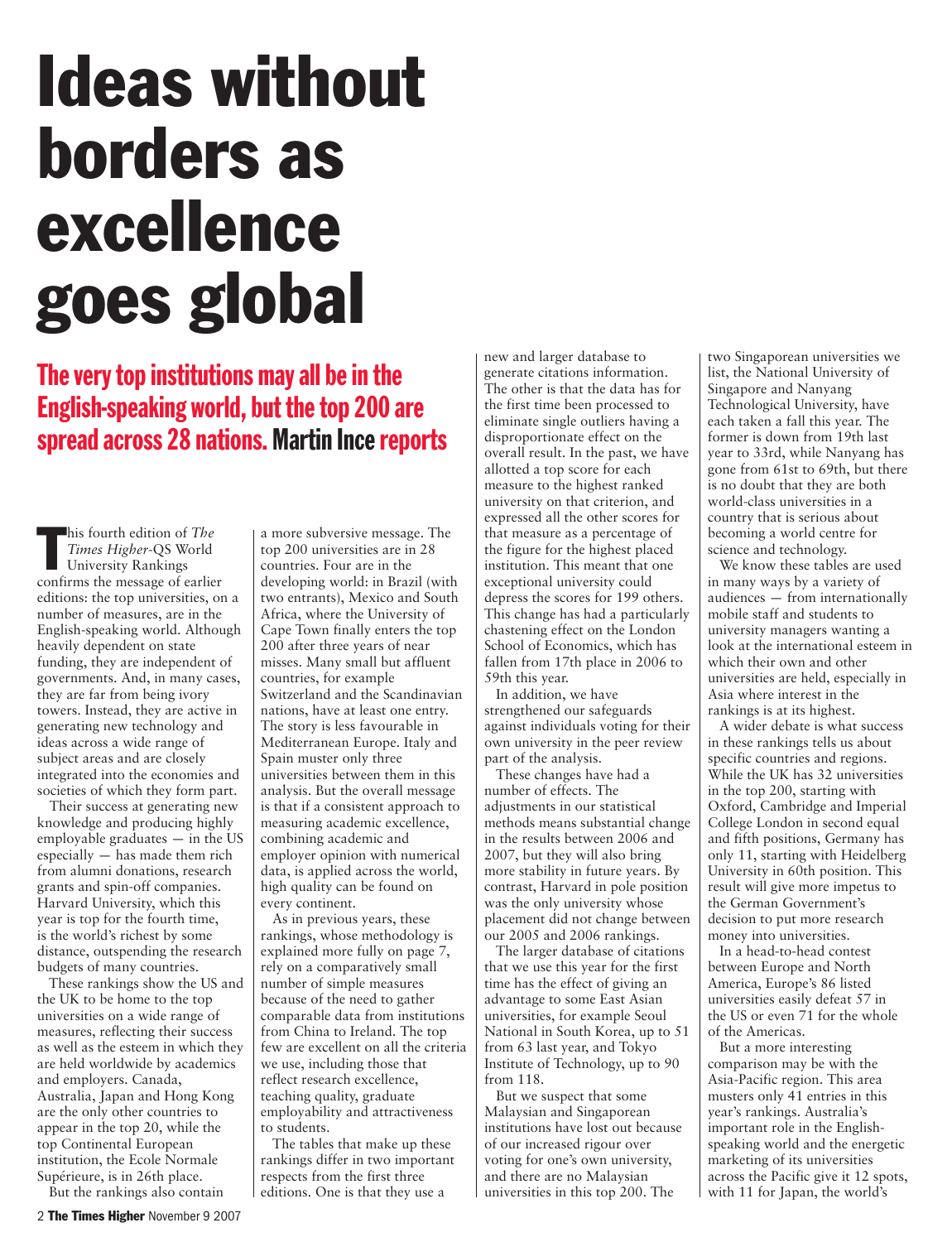

E<sub>sta</sub><br> **Continues**<br> **Continues**<br> **Continues**<br> **Continues**<br> **Continues**<br> **Continues**<br> **Continues**<br> **Continues**<br> **Continues** defeat 57 in<br>ven 71 for the<br>**Americas In a head-to-head contest between Europe and North America, Europe's 86 universities defeat 57 in the US, or even 71 for the whole** of the Americas

second-biggest economy.

But perhaps this is a rare case where quality in university rankings counts for more than quantity. Many Asian universities have higher scores in 2007 than previously. Their governments may regard this as more important than the number of appearances for their own country. The Asia-Pacific region now has five of the world's top 30 universities, two fewer than the UK but four more than France. Some of the improvement may be due to their enhanced citations performance. But it is also very possible that these and other Asia-Pacific institutions will become yet more visible in the rankings in future years. We know that in East Asia especially, governments look at these rankings with acute interest as a measure of their national standing in the world information economy.

In the decade since the 1997 financial crisis rocked the emerging Asian economies the countries of the region have increased their state and corporate spending on higher education apace, and it will take some time for the benefits to become apparent in rankings such as these. In particular, the assumption that non-Englishspeaking Asia is somewhere that students come from rather than go to will not hold up indefinitely. Mobile Chinese students who would once have regarded the US or Europe as the destination of choice are now looking at universities in nearby countries.

Despite the presence of South African, Brazilian and Mexican institutions in this table, the overall message of these rankings is that the sort of universities we list here, mainly large, general institutions, with a mingling of technology specialists, are a

dauntingly expensive prospect for any country, let alone one in the developing world.

There is no reason to suppose that brainpower is not distributed uniformly around the world. But it is only one of the inputs to academic excellence. It is hard to imagine a world-class university in a country that lacks a significant tax base. Even in the US and the UK, whose universities are freestanding bodies that are proud of their independent status, governments put billions of dollars and pounds into higher education and privilege it with tax breaks.

But in the modern era, even taxpayers' money will not buy a world-class university system. The US state universities, funded mainly by state taxes and comparatively modest student fees, are not well-represented in this ranking or in national tables of US universities. With the anomalous exception of the University of California, most have fallen behind private institutions in both teaching and research. They do a competent job within the US, but have little visibility around the world.

The US and UK domination of these rankings suggests that national academic success has a number of common ingredients. The English language is a helpful start. But equally vital is the ability to connect to an economy that rewards new knowledge, for example via patents. Across the

rich world, too, universities have benefited from the growing expectation that all young people with appropriate talent will go to college. This has allowed them to grow even when, as in the UK, they are not free to charge home students fees on the scale that major US universities take for granted.

The inability of Russian institutions to figure in this year's rankings may have much to do with Moscow's inability to put adequate funds into its higher education system. The Indian Institutes of Technology have also fallen out of the rankings this year for the first time, partly because we are now seeking opinion on each individual IIT, not on the IIT system as a whole. However, Indian institutions including the IITs, along with Russian universities, are present in our analysis of the world's top institutions in academic areas such as technology and the sciences (pages 8-9, 10-11).

The methodology we use is designed mainly to capture excellence in multipurpose universities in the rich world. We are seeking better ways to measure higher education in developing world countries, and for ways of comparing the achievements of specialist and postgraduate institutions with those of full-spectrum universities. We welcome your input to our thinking on the future of these rankings.  $\star$ 

#### **ACKNOWLEDGEMENTS**

The Times Higher-QS World University Rankings are edited by Martin Ince, contributing editor of The Times Higher.

He welcomes response at Martin@martinince.com. He wishes to thank Nunzio Quacquarelli and especially Ben Sowter, both of QS Quacquarelli Symonds,

for their role in compiling the rankings, and in addition to the staff of Scopus, the providers of the citations data used in the rankings.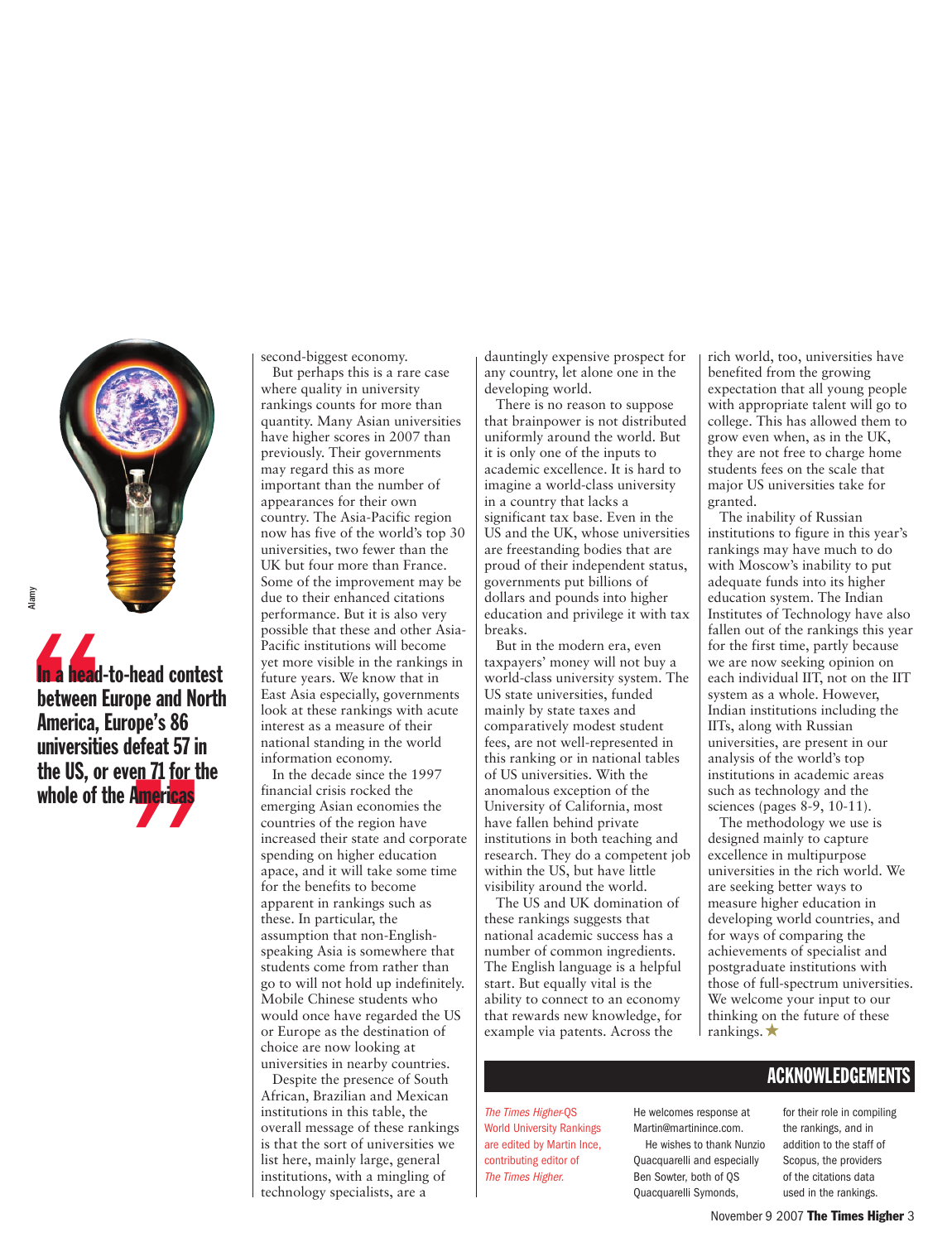|              |                |                                                                      | Country             | Peer review<br>score | Employer<br>review score | Staff/student<br>score | Citations/staff<br>score | International<br>staff score | International<br>students score | Overall score |
|--------------|----------------|----------------------------------------------------------------------|---------------------|----------------------|--------------------------|------------------------|--------------------------|------------------------------|---------------------------------|---------------|
| $\mathbf{1}$ | $\mathbf{1}$   | <b>Harvard University</b>                                            | <b>US</b>           | 100                  | 100                      | 100                    | 96                       | 93                           | 91                              | 100.0         |
| $2 =$        | $\overline{2}$ | <b>University of Cambridge</b>                                       | UK                  | 100                  | 100                      | 99                     | 83                       | 98                           | 91                              | 97.6          |
| $2=$         | 3              | <b>University of Oxford</b>                                          | UK                  | 100                  | 100                      | 100                    | 82                       | 97                           | 96                              | 97.6          |
| $2 =$        | $4=$           | <b>Yale University</b>                                               | <b>US</b>           | 100                  | 98                       | 100                    | 91                       | 84                           | 75                              | 97.6          |
| 5            | 9              | <b>Imperial College London</b>                                       | UK                  | 99                   | 99                       | 100                    | 81                       | 98                           | 100                             | 97.5          |
| 6            | 10             | <b>Princeton University</b>                                          | <b>US</b>           | 100                  | 94                       | 95                     | 97                       | 83                           | 75                              | 97.2          |
| $7 =$        | $\overline{7}$ | <b>California Institute of Technology</b>                            | <b>US</b>           | 100                  | 55                       | 100                    | 100                      | 100                          | 91                              | 96.5          |
| $7 =$        | 11             | <b>University of Chicago</b>                                         | <b>US</b>           | 100                  | 97                       | 100                    | 86                       | 71                           | 90                              | 96.5          |
| 9            | 25             | <b>University College London</b>                                     | UK                  | 96                   | 97                       | 100                    | 82                       | 91                           | 98                              | 95.3          |
| 10           | $4=$           | <b>Massachusetts Institute of Technology</b>                         | <b>US</b>           | 100                  | 99                       | 85                     | 98                       | 34                           | 94                              | 94.6          |
| 11           | 12             | <b>Columbia University</b>                                           | <b>US</b>           | 100                  | 96                       | 94                     | 91                       | 34                           | 89                              | 94.5          |
| 12           | 21             | <b>McGill University</b>                                             | Canada              | 100                  | 97                       | 99                     | 72                       | 73                           | 96                              | 93.9          |
| 13           | 13             | <b>Duke University</b>                                               | <b>US</b>           | 98                   | 97                       | 100                    | 92                       | 16                           | 74                              | 93.4          |
| 14           | 26             | <b>University of Pennsylvania</b>                                    | <b>US</b>           | 97                   | 96                       | 88                     | 92                       | 83                           | 65                              | 93.3          |
| 15           | 23             | <b>Johns Hopkins University</b>                                      | <b>US</b>           | 99                   | 77                       | 98                     | 96                       | 35                           | 69                              | 92.9          |
| 16           | 16             | <b>Australian National University</b>                                | Australia           | 100                  | 91                       | 100                    | 66                       | 68                           | 91                              | 91.6          |
| 17           | $19=$          | <b>University of Tokyo</b>                                           | Japan               | 100                  | 92                       | 96                     | 88                       | 25                           | 44                              | 91.1          |
| 18           | $33=$          | <b>University of Hong Kong</b>                                       | <b>Hong Kong</b>    | 95                   | 90                       | 85                     | 79                       | 100                          | 89                              | 90.7          |
| 19           | 6              | <b>Stanford University</b>                                           | <b>US</b>           | 100                  | 99                       | 66                     | 100                      | 25                           | 94                              | 90.6          |
| $20=$        | $35=$          | <b>Carnegie Mellon University</b>                                    | <b>US</b>           | 96                   | 94                       | 76                     | 87                       | 67                           | 96                              | 90.0          |
| $20=$        | 15             | <b>Cornell University</b>                                            | <b>US</b>           | 100                  | 98                       | 74                     | 93                       | 36                           | 69                              | 90.0          |
| 22           | 8              | <b>University of California, Berkeley</b>                            | <b>US</b>           | 100                  | 98                       | 59                     | 92                       | 73                           | 88                              | 89.7          |
| 23           | $33=$          | <b>University of Edinburgh</b>                                       | UK                  | 96                   | 98                       | 82                     | 76                       | 71                           | 80                              | 88.8          |
| 24           | $46=$          | King's College London                                                | <b>UK</b>           | 90                   | 95                       | 91                     | 70                       | 93                           | 84                              | 88.2          |
| 25           | $29=$          | <b>Kyoto University</b>                                              | Japan               | 99                   | 89                       | 83                     | 90                       | 29                           | 24                              | 87.2          |
| 26           | 18             | Ecole Normale Supérieure, Paris                                      | France              | 91                   | 60                       | 83                     | 98                       | 61                           | 81                              | 87.1          |
| 27           | 22             | <b>University of Melbourne</b>                                       | Australia           | 100                  | 99                       | 64                     | 70                       | 64                           | 95                              | 85.9          |
| 28           | 37             | <b>Ecole Polytechnique</b>                                           | France              | 76                   | 94                       | 100                    | 78                       | 70                           | 94                              | 85.1          |
| 29           | 42             | <b>Northwestern University</b>                                       | <b>US</b>           | 88                   | 97                       | 77                     | 91                       | 35                           | 68                              | 85.0          |
| 30           | 40             | <b>University of Manchester</b>                                      | <b>UK</b>           | 88                   | 99                       | 77                     | 70                       | 84                           | 85                              | 84.7          |
| 31           | $35=$          | <b>University of Sydney</b>                                          | Australia           | 99                   | 95                       | 51                     | 71                       | 100                          | 95                              | 84.6          |
| 32           | $54 =$         | <b>Brown University</b>                                              | <b>US</b>           | 90                   | 77                       | 74                     | 89                       | 75                           | 58                              | 84.5          |
| $33=$        | $50=$          | <b>University of British Columbia</b>                                | Canada              | 100                  | 91                       | 70                     | 74                       | 35                           | 63                              | 84.3          |
| $33=$        | 45             | <b>University of Queensland</b>                                      | Australia           | 95                   | 94                       | 70                     | 68                       | 79                           | 76                              | 84.3          |
| $33=$        | $19=$          | <b>National University of Singapore</b>                              | Singapore           | 100                  | 93                       | 34                     | 84                       | 100                          | 100                             | 84.3          |
| 36           | 14             | <b>Peking University</b>                                             | China               | 100                  | 98                       | 98                     | 53                       | 32                           | 26                              | 84.2          |
| 37           | $64 =$         | <b>University of Bristol</b>                                         | <b>UK</b>           | 81                   | 98                       | 85                     | 77                       | 88                           | $72\,$                          | 84.1          |
| $38=$        | $50=$          | <b>Chinese University of Hong Kong</b>                               | <b>Hong Kong</b>    | 83                   | 79                       | 80                     | 80                       | 100                          | 85                              | 83.8          |
| $38=$        | $29=$          | <b>University of Michigan</b>                                        | <b>US</b>           | 99                   | 96                       | 53                     | 89                       | 41                           | 52                              | 83.8          |
| 40           | 28             | <b>Tsinghua University</b>                                           | China               | 95                   | 92                       | 100                    | 59                       | 20                           | 36                              | 83.3          |
| 41           | 31             | <b>University of California, Los Angeles</b>                         | <b>US</b>           | 100                  | 92                       | 56                     | 91                       | 20                           | 36                              | 82.8          |
| 42<br>43     | 24<br>38       | <b>ETH Zurich</b>                                                    | Switzerland         | 92<br>98             | 75<br>97                 | 61<br>53               | 74<br>57                 | 100<br>99                    | 92<br>99                        | 82.5<br>82.1  |
|              |                | <b>Monash University</b>                                             | Australia           |                      |                          |                        |                          |                              |                                 |               |
| 44<br>45     | 41<br>27       | <b>University of New South Wales</b><br><b>University of Toronto</b> | Australia<br>Canada | 97<br>100            | 98<br>96                 | 39<br>21               | 76<br>93                 | 89<br>86                     | 91<br>50                        | 81.8<br>80.6  |
| 46           | $70 =$         |                                                                      |                     | 83                   | 75                       | 86                     | 91                       | 17                           | 29                              | 80.0          |
| 47           | 66             | <b>Osaka University</b><br><b>Boston University</b>                  | Japan<br><b>US</b>  | 91                   | 89                       | 49                     | 88                       | 29                           | 88                              | 79.7          |
| 48           | 69             | <b>University of Amsterdam</b>                                       | Netherlands         | 84                   | 81                       | 81                     | 70                       | 76                           | 32                              | 78.6          |
| 49           | 43             | <b>New York University</b>                                           | <b>US</b>           | 95                   | 93                       | 48                     | 77                       | 29                           | 49                              | 77.8          |
| 50           | $46=$          | <b>University of Auckland</b>                                        | New Zealand         | 95                   | 83                       | 38                     | 61                       | 100                          | 99                              | 77.5          |
| $51 =$       | 63             | <b>Seoul National University</b>                                     | South Korea         | 92                   | 54                       | 80                     | 79                       | 16                           | 24                              | 77.1          |
| $51 =$       | 32             | <b>University of Texas at Austin</b>                                 | <b>US</b>           | 95                   | 94                       | 22                     | 92                       | 66                           | 47                              | 77.1          |
| $53=$        | $58 =$         | Hong Kong University of Science & Technology                         | <b>Hong Kong</b>    | 84                   | 82                       | 28                     | 92                       | 100                          | 96                              | 76.9          |
| $53=$        | 78             | <b>Trinity College Dublin</b>                                        | Ireland             | 80                   | 92                       | 70                     | 58                       | 99                           | 77                              | 76.9          |
| $55 =$       | 84             | <b>University of Washington</b>                                      | US                  | 84                   | 50                       | 73                     | 92                       | 44                           | 33                              | 76.7          |
| $55 =$       | $79=$          | <b>University of Wisconsin-Madison</b>                               | US                  | 94                   | 81                       | 31                     | 95                       | 50                           | 44                              | 76.7          |
| 57           | 73             | <b>University of Warwick</b>                                         | UK                  | 80                   | 98                       | 62                     | 58                       | 89                           | 96                              | 76.4          |
| 58           | 44             | University of California, San Diego                                  | <b>US</b>           | 98                   | 39                       | 51                     | 95                       | 23                           | 30                              | 76.3          |
| 59           | $17\,$         | <b>London School of Economics</b>                                    | UK                  | 89                   | 100                      | 65                     | 29                       | 100                          | 100                             | 75.7          |
| 60           | $58 =$         | <b>Heidelberg University</b>                                         | Germany             | 84                   | 63                       | 61                     | 78                       | 42                           | 87                              | 75.5          |
| 61           | 96             | Katholieke Universiteit Leuven                                       | Belgium             | 88                   | 83                       | 39                     | 84                       | 51                           | 55                              | 75.0          |
| 62           | $105 =$        | <b>University of Adelaide</b>                                        | Australia           | 75                   | 86                       | 66                     | 65                       | $77\,$                       | 96                              | 74.7          |
| 63           | 86             | <b>Delft University of Technology</b>                                | Netherlands         | 75                   | 80                       | 66                     | $72\,$                   | 83                           | 67                              | 74.4          |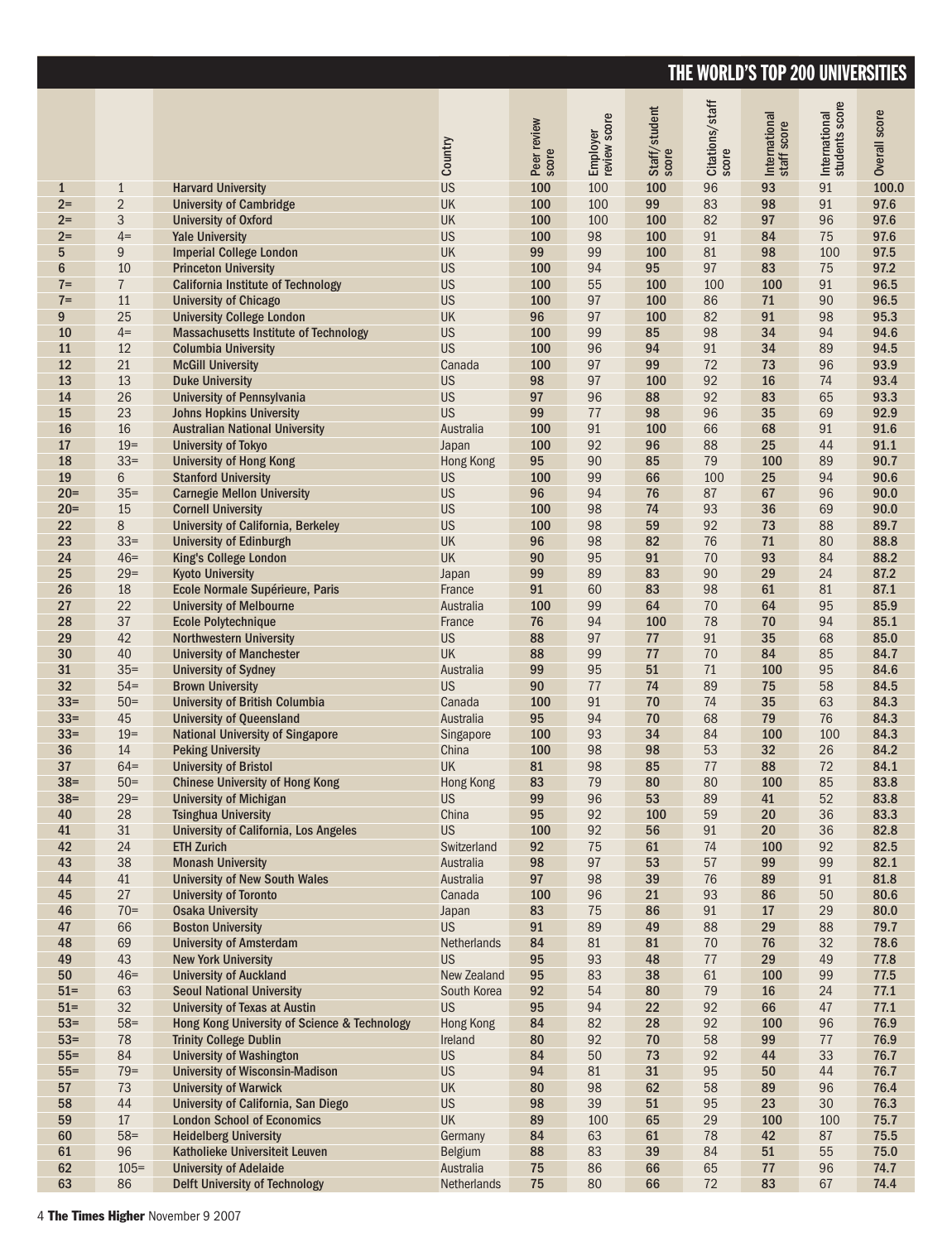|                    |                  |                                                                  |                          | Peer review<br>score | Employer<br>review score | Staff/student<br>score | Citations/staff | International<br>staff score | International<br>students score | Overall score |
|--------------------|------------------|------------------------------------------------------------------|--------------------------|----------------------|--------------------------|------------------------|-----------------|------------------------------|---------------------------------|---------------|
|                    |                  |                                                                  | Country                  |                      |                          |                        | score           |                              |                                 |               |
| 64                 | $111 =$          | <b>University of Western Australia</b>                           | Australia                | 72                   | 88                       | 56                     | 78              | 96                           | 78                              | 74.3          |
| $65 =$             | $90 =$           | <b>University of Birmingham</b>                                  | UK                       | 71                   | 93                       | 62                     | 75              | 84                           | 70                              | 74.1          |
| $65 =$             | 98               | Ludwig-Maximilians-Universität München                           | Germany                  | 80                   | 60                       | 70                     | 72              | 58                           | 71                              | 74.1          |
| 67                 | $82 =$           | Technische Universität München                                   | Germany                  | 68                   | 71                       | 88                     | 69              | 59                           | 83                              | 73.9          |
| 68                 | $102 =$          | <b>University of Sheffield</b>                                   | <b>UK</b>                | 69                   | 96                       | 71                     | 69              | 81                           | 67                              | 73.7          |
| 69                 | $61 =$           | <b>Nanyang Technological University</b>                          | Singapore                | 81                   | 82                       | 37                     | 72              | 100                          | 99                              | 73.6          |
| 70<br>$71 =$       | 85<br>$61 =$     | <b>University of Nottingham</b><br><b>Dartmouth College</b>      | UK<br><b>US</b>          | 69<br>60             | 98<br>89                 | 64<br>91               | 65<br>83        | 84<br>26                     | 88<br>53                        | 73.2<br>73.0  |
| $71 =$             | $111 =$          | <b>Uppsala University</b>                                        | Sweden                   | 85                   | 34                       | 81                     | 72              | 51                           | 26                              | 73.0          |
| 73                 | 77               | <b>University of Illinois</b>                                    | <b>US</b>                | 94                   | 64                       | 29                     | 86              | 34                           | 51                              | 72.6          |
| $74 =$             | 56               | <b>Emory University</b>                                          | <b>US</b>                | 61                   | 75                       | 99                     | 85              | 13                           | 39                              | 72.4          |
| $74 =$             | $124=$           | <b>University of York</b>                                        | UK                       | 62                   | 91                       | 77                     | 69              | 76                           | 83                              | 72.4          |
| 76                 | $109=$           | <b>University of St Andrews</b>                                  | UK                       | 57                   | 95                       | 78                     | 69              | 91                           | 99                              | 72.3          |
| $77 =$             | 88               | <b>University of Pittsburgh</b>                                  | <b>US</b>                | 62                   | 45                       | 94                     | 85              | 78                           | 38                              | 72.2          |
| $77 =$             | 127              | <b>Purdue University</b>                                         | <b>US</b>                | 87                   | 79                       | 24                     | 82              | 76                           | 64                              | 72.2          |
| 79                 | $111 =$          | <b>University of Maryland</b>                                    | <b>US</b>                | 71                   | 62                       | 71                     | 85              | 48                           | 45                              | 72.1          |
| $80 =$             | 121              | <b>University of Leeds</b>                                       | <b>UK</b>                | 74                   | 97                       | 56                     | 69              | 76                           | 59                              | 72.0          |
| $80 =$             | $141 =$<br>53    | <b>University of Southampton</b>                                 | UK<br><b>US</b>          | 60<br>55             | 90<br>81                 | 71<br>99               | 76<br>87        | 88<br>28                     | 74<br>41                        | 72.0          |
| 82<br>83           | 81               | <b>Vanderbilt University</b><br><b>University of Glasgow</b>     | UK                       | 71                   | 84                       | 71                     | 75              | 42                           | 54                              | 71.9<br>71.8  |
| 84                 | $90 =$           | <b>Leiden University</b>                                         | Netherlands              | 81                   | 63                       | 35                     | 93              | 78                           | 40                              | 71.7          |
| $85 =$             | 60               | <b>Case Western Reserve University</b>                           | <b>US</b>                | 59                   | 50                       | 99                     | 85              | 18                           | 80                              | 71.6          |
| $85 =$             | $116=$           | <b>Fudan University</b>                                          | China                    | 87                   | 96                       | 45                     | 68              | 31                           | 31                              | 71.6          |
| $85 =$             | 87               | <b>University of Vienna</b>                                      | Austria                  | 86                   | 80                       | 12                     | 90              | 63                           | 89                              | 71.6          |
| 88                 | 176              | <b>Queen's University</b>                                        | Canada                   | 74                   | 88                       | 49                     | 79              | 87                           | 34                              | 71.2          |
| 89                 | 95               | <b>Utrecht University</b>                                        | Netherlands              | 80                   | 55                       | 65                     | 80              | 38                           | 24                              | 70.9          |
| $90 =$             | $99 =$           | Pennsylvania State University                                    | <b>US</b>                | 84                   | 82                       | 63                     | 64              | 18                           | 24                              | 70.5          |
| $90 =$             | 118              | <b>Tokyo Institute of Technology</b>                             | Japan                    | 67                   | 86                       | 59                     | 91              | 34                           | 42                              | 70.5          |
| 92<br>$93 =$       | $102 =$<br>$54=$ | <b>Rice University</b>                                           | <b>US</b>                | 65                   | 45                       | 80<br>51               | 88<br>70        | 39                           | 58<br>62                        | 70.3<br>70.1  |
| $93 =$             | $181=$           | <b>University of Copenhagen</b><br><b>University of Montreal</b> | <b>Denmark</b><br>Canada | 82<br>88             | 55<br>50                 | 31                     | 80              | 66<br>89                     | 41                              | 70.1          |
| 95                 | $48 =$           | <b>University of Rochester</b>                                   | <b>US</b>                | 58                   | 38                       | 100                    | 84              | 24                           | 63                              | 69.3          |
| 96                 | $170=$           | <b>University of California, Davis</b>                           | <b>US</b>                | 83                   | 34                       | 60                     | 82              | 31                           | 26                              | 69.1          |
| $97 =$             | $133 =$          | <b>University of Alberta</b>                                     | Canada                   | 88                   | 30                       | 23                     | 87              | 88                           | 62                              | 68.8          |
| $97 =$             | 145              | <b>Georgia Institute of Technology</b>                           | <b>US</b>                | 79                   | 77                       | 25                     | 93              | 18                           | 74                              | 68.8          |
| 99                 | $141=$           | <b>Cardiff University</b>                                        | <b>UK</b>                | 62                   | 84                       | 70                     | 65              | 72                           | 75                              | 68.6          |
| 100                | $116=$           | <b>University of Helsinki</b>                                    | Finland                  | 79                   | 45                       | 28                     | 93              | 56                           | 78                              | 68.2          |
| 101                | 139              | <b>University of Liverpool</b>                                   | UK                       | 55                   | 85                       | 70                     | 76              | 83                           | 64                              | 68.1          |
| $102 =$            | $102=$           | <b>Georgetown University</b>                                     | <b>US</b>                | 57                   | 94                       | 69                     | 80              | 28                           | 73                              | 68.0          |
| $102 =$<br>$102 =$ | 108<br>$168 =$   | <b>National Taiwan University</b><br><b>Tohoku University</b>    | Taiwan<br>Japan          | 86<br>53             | 68<br>59                 | 39<br>96               | 79<br>84        | 18<br>40                     | 24<br>32                        | 68.0<br>68.0  |
| 105                | 39               | <b>University of Geneva</b>                                      | Switzerland              | 62                   | 54                       | 39                     | 91              | 100                          | 100                             | 67.2          |
| 106                | 122              | <b>Lund University</b>                                           | Sweden                   | 76                   | 41                       | 43                     | 81              | 77                           | 52                              | 66.9          |
| 107                | $211=$           | <b>University of Colorado</b>                                    | US                       | 60                   | 15                       | 100                    | 85              | 33                           | 31                              | 66.8          |
| 108                | 155              | <b>McMaster University</b>                                       | Canada                   | 84                   | 49                       | 31                     | 89              | 28                           | 37                              | 66.6          |
| 109                | 132              | <b>Durham University</b>                                         | UK                       | 59                   | 98                       | 49                     | 74              | 92                           | 61                              | 66.5          |
| 110                | $130=$           | <b>University of Virginia</b>                                    | <b>US</b>                | 63                   | 94                       | 52                     | 86              | 22                           | 36                              | 66.4          |
| 111                | $172 =$          | <b>Maastricht University</b>                                     | Netherlands              | 43                   | 72                       | 80                     | 81              | 68                           | 99                              | 66.2          |
| $112=$             | $128 =$          | <b>Nagoya University</b>                                         | Japan                    | 53                   | 74                       | 83                     | 85              | 25                           | 30                              | 66.1          |
| $112=$<br>$114=$   | $204=$<br>126    | <b>University of Waterloo</b><br><b>University of Aarhus</b>     | Canada<br>Denmark        | 82<br>65             | 82<br>19                 | $17\,$<br>89           | 75<br>69        | 63<br>59                     | 49<br>37                        | 66.1<br>65.6  |
| $114=$             | 75               | <b>University of Basel</b>                                       | Switzerland              | 52                   | 20                       | 99                     | 67              | 89                           | 81                              | 65.6          |
| $114=$             | $79 =$           | <b>University of Otago</b>                                       | New Zealand              | 69                   | 61                       | 39                     | 66              | 100                          | 92                              | 65.6          |
| $117=$             | $141 =$          | University of California, Santa Barbara                          | US                       | 88                   | 31                       | 25                     | 89              | 43                           | 21                              | 65.5          |
| $117=$             | $64 =$           | Ecole Polytechnique Fédérale De Lausanne                         | Switzerland              | 58                   | 58                       | 97                     | 29              | 100                          | 100                             | 65.5          |
| 119                | 101              | <b>University of Southern California</b>                         | US                       | 62                   | $77 \,$                  | 52                     | 80              | 25                           | 78                              | 65.4          |
| 120                | $219=$           | <b>Ohio State University</b>                                     | <b>US</b>                | 69                   | 77                       | 39                     | 79              | 67                           | 38                              | 65.3          |
| 121                | $105 =$          | <b>University of Sussex</b>                                      | UK                       | 58                   | $51\,$                   | 58                     | $77 \,$         | 90                           | 83                              | 65.2          |
| 122                | $150=$           | <b>Texas A&amp;M University</b>                                  | <b>US</b>                | 76                   | 75                       | 27                     | 81              | 41                           | 39                              | 64.9          |
| 123<br>124         | 76<br>$141 =$    | Université Catholique de Louvain<br><b>University of Ghent</b>   | Belgium<br>Belgium       | 78<br>63             | 60<br>29                 | 28<br>88               | 73<br>69        | 50<br>47                     | 74<br>30                        | 64.8<br>64.5  |
| 125                | 180              | <b>Nanjing University</b>                                        | China                    | 74                   | 72                       | 45                     | 69              | 59                           | $14\,$                          | 64.4          |
| $126 =$            | $105 =$          | Humboldt-Universität zu Berlin                                   | Germany                  | 71                   | 38                       | $71\,$                 | 57              | 44                           | 68                              | 64.3          |
|                    |                  |                                                                  |                          |                      |                          |                        |                 |                              |                                 |               |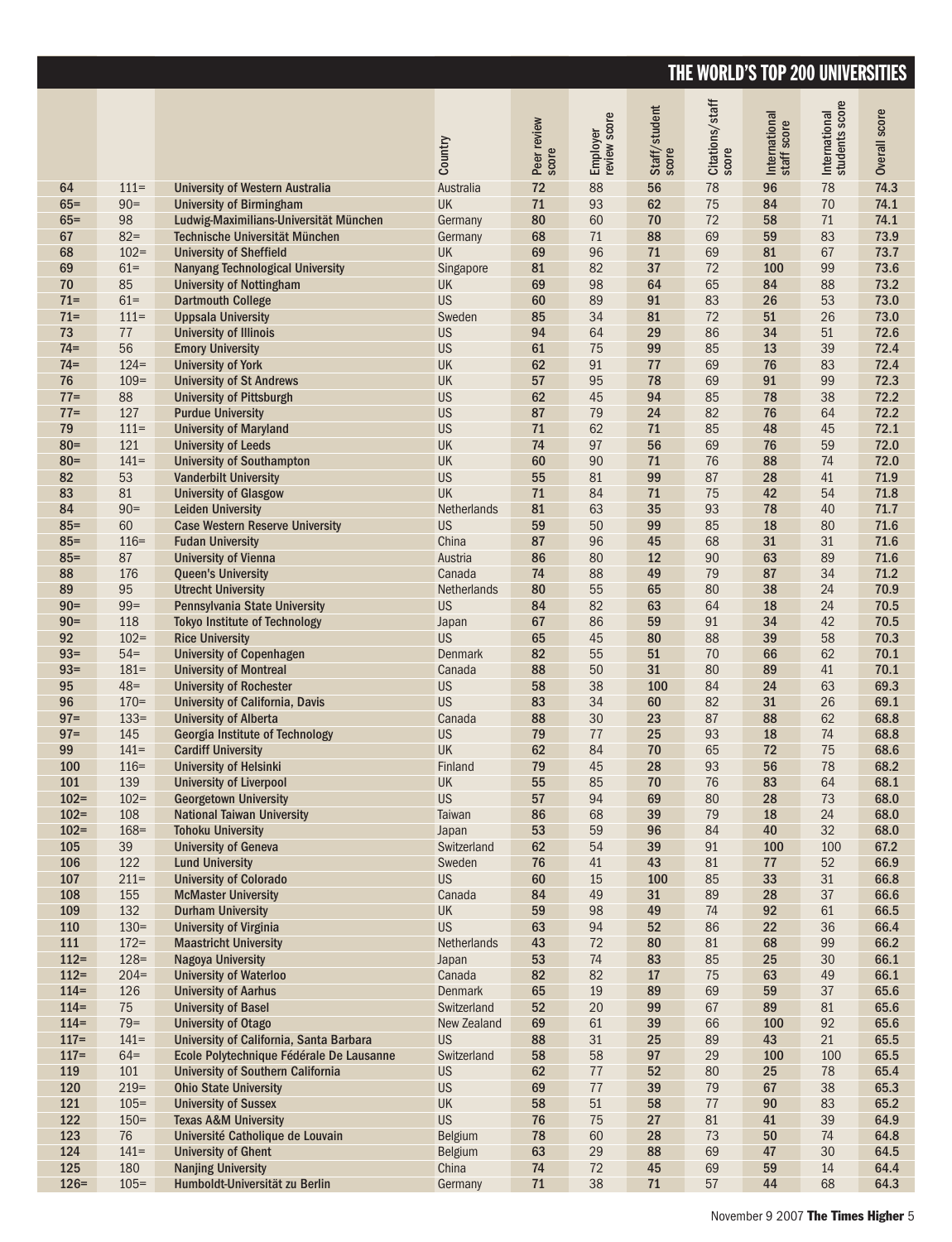|         |         |                                                     | Country       | Peer review<br>score | Employer<br>review score | Staff/student<br>score | Citations/staff<br>score | International<br>staff score | International<br>students score | Overall score |
|---------|---------|-----------------------------------------------------|---------------|----------------------|--------------------------|------------------------|--------------------------|------------------------------|---------------------------------|---------------|
| $126=$  | $215=$  | <b>University of Western Ontario</b>                | Canada        | 68                   | 90                       | 30                     | 80                       | 72                           | 30                              | 64.3          |
| 128     | 119     | <b>Hebrew University of Jerusalem</b>               | <b>Israel</b> | 86                   | 20                       | 18                     | 91                       | 83                           | 14                              | 64.0          |
| 129     | $133 =$ | <b>Newcastle University</b>                         | <b>UK</b>     | 45                   | 87                       | 74                     | 67                       | 80                           | 80                              | 63.9          |
| $130=$  | 194     | <b>Technical University of Denmark</b>              | Denmark       | 47                   | 23                       | 86                     | 84                       | 91                           | 59                              | 63.8          |
| $130=$  | 67      | <b>Eindhoven University of Technology</b>           | Netherlands   | 48                   | 48                       | 99                     | 69                       | 60                           | 48                              | 63.8          |
| $132=$  | $198 =$ | Korea Advanced Institute of Science & Technol       | South Korea   | 65                   | 27                       | 64                     | 85                       | 53                           | 28                              | 63.7          |
| $132=$  | $93 =$  | Université Pierre et Marie Curie, Paris VI          | France        | 60                   | 5                        | 90                     | 73                       | 20                           | 92                              | 63.7          |
| 134     | $224=$  | <b>University of Arizona</b>                        | <b>US</b>     | 69                   | 57                       | 37                     | 88                       | 28                           | 45                              | 63.1          |
| 135     | $226=$  | <b>University of Florida</b>                        | <b>US</b>     | 62                   | 41                       | 77                     | 74                       | 27                           | 32                              | 63.0          |
| 136     | $128=$  | <b>Kyushu University</b>                            | Japan         | 50                   | 68                       | 80                     | 82                       | 17                           | 31                              | 62.8          |
| $137=$  | 195     | <b>University of Aberdeen</b>                       | <b>UK</b>     | 45                   | 64                       | 78                     | 67                       | 91                           | 73                              | 62.7          |
| $137=$  | $232=$  | <b>Indiana University Bloomington</b>               | <b>US</b>     | 67                   | 79                       | 28                     | 85                       | 45                           | 37                              | 62.7          |
| 139     | $282=$  | <b>Simon Fraser University</b>                      | Canada        | 72                   | 72                       | 22                     | 67                       | 97                           | 62                              | 62.6          |
| $140=$  | $198 =$ | University of California, Irvine                    | <b>US</b>     | 79                   | 30                       | 38                     | 82                       | 27                           | 30                              | 62.5          |
| $140=$  | $109=$  | <b>University of Zurich</b>                         | Switzerland   | 71                   | 32                       | 13                     | 95                       | 99                           | 58                              | 62.5          |
| $142=$  | $187 =$ | <b>University of Minnesota</b>                      | <b>US</b>     | 76                   | 43                       | 28                     | 89                       | 26                           | 35                              | 62.3          |
| $142=$  | $170=$  | Universität Tübingen                                | Germany       | 60                   | 52                       | 46                     | 79                       | 76                           | 65                              | 62.3          |
| 144     | $219=$  | Universität Freiburg                                | Germany       | 57                   | 23                       | 93                     | 61                       | 24                           | 76                              | 62.2          |
| 145     | 153     | <b>University of Bath</b>                           | <b>UK</b>     | 46                   | 96                       | 49                     | 71                       | 91                           | 91                              | 62.0          |
| 146     | 149     | Freie Universität Berlin                            | Germany       | 79                   | 16                       | 31                     | 70                       | 70                           | 81                              | 61.9          |
| 147     | $228=$  | <b>University of Lancaster</b>                      | <b>UK</b>     | 49                   | 80                       | 65                     | 57                       | 88                           | 81                              | 61.7          |
| 148     | 97      | <b>Wageningen University</b>                        | Netherlands   | 39                   | 28                       | 88                     | 87                       | 46                           | 97                              | 61.5          |
| $149=$  | 154     | <b>City University of Hong Kong</b>                 | Hong Kong     | 62                   | 51                       | 37                     | 76                       | 100                          | 51                              | 61.2          |
| $149=$  | $99 =$  | Queen Mary, University of London                    | UK            | 55                   | 65                       | 81                     | 30                       | 94                           | 92                              | 61.2          |
| $151=$  | $133 =$ | <b>Hokkaido University</b>                          | Japan         | 49                   | 69                       | 76                     | 82                       | 19                           | 21                              | 61.1          |
| $151 =$ | 123     | <b>University of North Carolina</b>                 | <b>US</b>     | 72                   | 86                       | 28                     | 74                       | 22                           | 20                              | 61.1          |
| $151 =$ | $147=$  | <b>Tel Aviv University</b>                          | Israel        | 81                   | 36                       | 26                     | 89                       | 13                           | 13                              | 61.1          |
| 154     | $165 =$ | Université Libre de Bruxelles                       | Belgium       | 56                   | 52                       | 57                     | 69                       | 43                           | 96                              | 61.0          |
| $155 =$ | $165 =$ | University of Science and Technology of China       | China         | 75                   | 77                       | 28                     | 76                       | 16                           | 11                              | 60.9          |
| $155 =$ | 152     | <b>University of Notre Dame</b>                     | <b>US</b>     | 56                   | 88                       | 43                     | 81                       | 25                           | 50                              | 60.9          |
| 157     | 72      | Ecole Normale Supérieure de Lyon                    | France        | 42                   | 45                       | 100                    | 67                       | 41                           | 58                              | 60.8          |
| 158     | 140     | <b>Cranfield University</b>                         | <b>UK</b>     | 31                   | 74                       | 100                    | 57                       | 74                           | 100                             | 60.7          |
| $159=$  | 163     | <b>Michigan State University</b>                    | <b>US</b>     | 63                   | 71                       | 33                     | 76                       | 65                           | 45                              | 60.6          |
| $159=$  | $130=$  | <b>Tufts University</b>                             | <b>US</b>     | 42                   | 78                       | 61                     | 90                       | 46                           | 44                              | 60.6          |
| $161=$  | 120     | <b>Keio University</b>                              | Japan         | 52                   | 88                       | 91                     | 45                       | 25                           | 16                              | 59.9          |
| $161=$  | $48 =$  | <b>Washington University in St Louis</b>            | <b>US</b>     | 72                   | 62                       | 100                    | $\mathbf{1}$             | 27                           | 48                              | 59.9          |
| $163=$  | 92      | <b>Erasmus University Rotterdam</b>                 | Netherlands   | 51                   | 97                       | 28                     | 88                       | 64                           | 45                              | 59.7          |
| $163=$  | 179     | Shanghai Jiao Tong University                       | China         | 72                   | 92                       | 38                     | 55                       | 35                           | 11                              | 59.7          |
| 165     | $201=$  | Universität Stuttgart                               | Germany       | 47                   | 81                       | $71\,$                 | 50                       | 52                           | 90                              | 59.4          |
| $166=$  | $266=$  | <b>University of Calgary</b>                        | Canada        | 67                   | 61                       | 28                     | 81                       | 24                           | 37                              | 58.9          |
| $166=$  | 138     | <b>Vienna University of Technology</b>              | Austria       | 53                   | 44                       | 68                     | 52                       | 75                           | 88                              | 58.9          |
| $168=$  | $156=$  | Universität Göttingen                               | Germany       | 66                   |                          | 73                     | 59                       | 41                           | 54                              | 58.8          |
| $168 =$ | $82 =$  | <b>Macquarie University</b>                         | Australia     | 61                   | 89                       | 23                     | 52                       | 85                           | 99                              | 58.8          |
| 170     | 291     | <b>Helsinki University of Technology</b>            | Finland       | 52                   | 17                       | 94                     | 57                       | 56                           | 44                              | 58.7          |
| $171=$  | 238     | <b>University of Dundee</b>                         | UK            | 44                   | 51                       | 65                     | 71                       | 84                           | 66                              | 58.3          |
| $171=$  | $222 =$ | Universität Karlsruhe                               | Germany       | 45                   | 60                       | 73                     | 59                       | 56                           | 85                              | 58.3          |
| $173=$  | $207=$  | <b>University of Bologna</b>                        | Italy         | 78                   | 66                       | 24                     | 62                       | 21                           | 26                              | 58.2          |
| $173=$  | $232=$  | <b>University of Groningen</b>                      | Netherlands   | 48                   | 51                       | 69                     | 74                       | 62                           | 29                              | 58.2          |
| $175=$  | $124=$  | <b>University of Massachusetts, Amherst</b>         | <b>US</b>     | 62                   | 45                       | 34                     | $90\,$                   | 24                           | 31                              | 57.9          |
| $175=$  | $284=$  | University of São Paulo                             | <b>Brazil</b> | 65                   | 59                       | 51                     | 63                       | 24                           | 14                              | 57.9          |
| $177=$  | 448     | <b>University of Campinas</b>                       | <b>Brazil</b> | 52                   | 30                       | 78                     | 73                       | 43                           | 16                              | 57.8          |
| $177=$  | $219=$  | <b>University College Dublin</b>                    | Ireland       | 56                   | 85                       | 29                     | 63                       | 89                           | 58                              | 57.8          |
| $177=$  | $215=$  | Rutgers, The State University of New Jersey         | US            | 72                   | 33                       | 30                     | 73                       | 60                           | 24                              | 57.8          |
| $180 =$ | $190=$  | <b>University of Reading</b>                        | UK            | 45                   | 67                       | 52                     | 69                       | 78                           | 78                              | 57.7          |
| $180=$  | $158 =$ | <b>Waseda University</b>                            | Japan         | 68                   | 92                       | 64                     | 25                       | 26                           | 23                              | 57.7          |
| 182     | $172 =$ | Rheinisch-Westfälische Technische Hochschule Aachen | Germany       | 40                   | 80                       | 80                     | 48                       | 53                           | 81                              | 57.5          |
| 183     | 197     | Università Degli Studi Di Roma, La Sapienza         | Italy         | 79                   | 63                       | 11                     | $71$                     | 15                           | 21                              | 57.3          |
| 184     | $161=$  | Université Louis Pasteur, Strasbourg I              | France        | 58                   | 64                       | 19                     | 82                       | 45                           | 77                              | 57.1          |
| $185 =$ | $239=$  | <b>University of Leicester</b>                      | UK            | 37                   | 60                       | 60                     | 76                       | 77                           | 86                              | 57.0          |
| $185 =$ | 115     | <b>University of Twente</b>                         | Netherlands   | 46                   | 42                       | 61                     | 76                       | 75                           | 51                              | 57.0          |
| 187     | $252=$  | <b>University of Antwerp</b>                        | Belgium       | 41                   | $\overline{7}$           | 99                     | 67                       | 57                           | 59                              | 56.9          |
| $188 =$ | $333 =$ | <b>University of Canterbury</b>                     | New Zealand   | 62                   | 77                       | 30                     | 55                       | 55                           | 66                              | 56.6          |
| $188 =$ | 177     | <b>University of Oslo</b>                           | Norway        | 61                   | 25                       | 54                     | 62                       | 51                           | 55                              | 56.6          |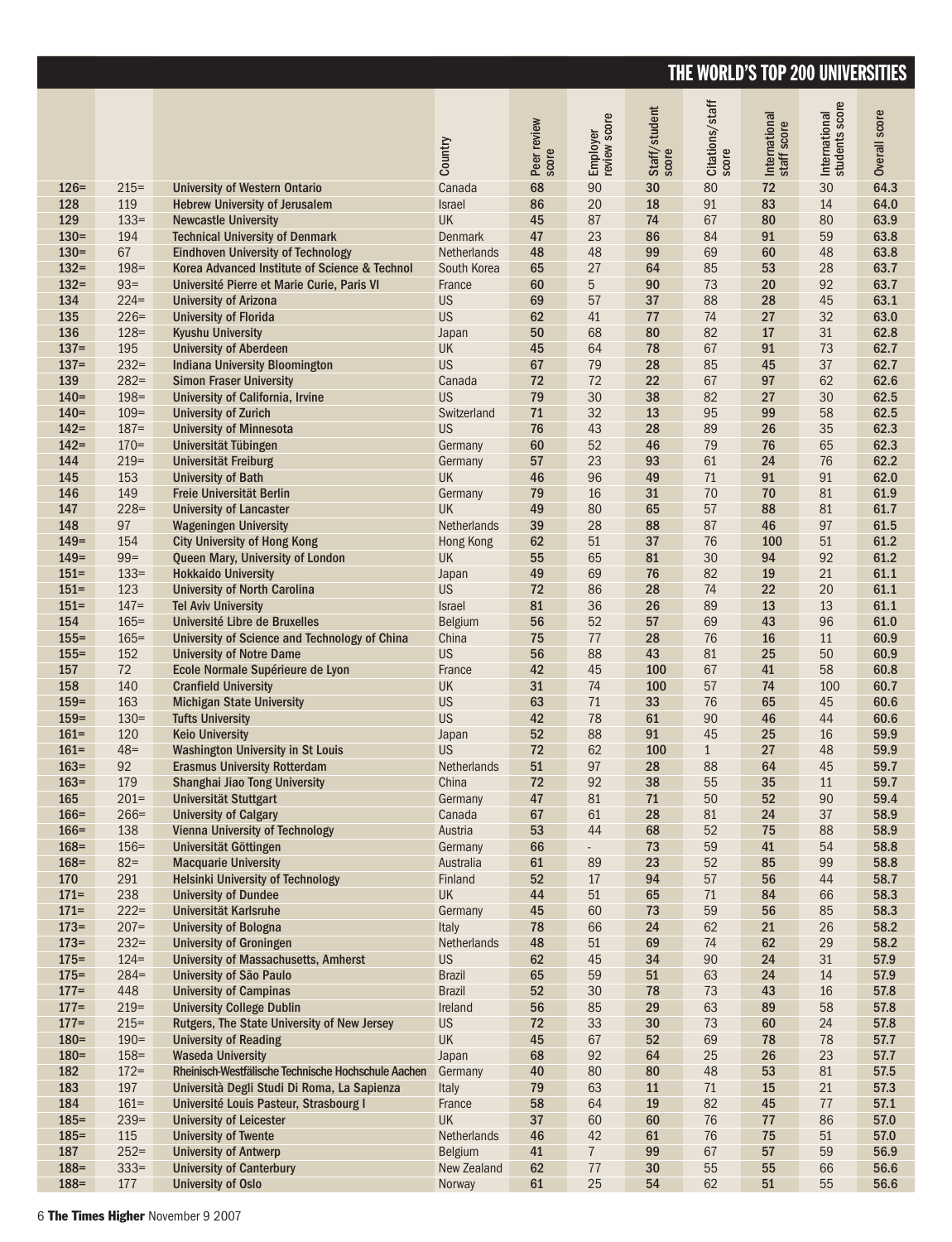|        |         |                                            | Country            | Peer review<br>score | score<br>Employer<br>review scc | Staff/student<br>score | Citations/staff<br>score | International<br>score<br>staff | score<br>International<br>students | score<br><b>Overall</b> |
|--------|---------|--------------------------------------------|--------------------|----------------------|---------------------------------|------------------------|--------------------------|---------------------------------|------------------------------------|-------------------------|
| 190    | $258=$  | <b>University of Surrey</b>                | <b>UK</b>          | 33                   | 79                              | 61                     | 64                       | 95                              | 92                                 | 56.4                    |
| 191    | $255=$  | <b>Rensselaer Polytechnic Institute</b>    | <b>US</b>          | 44                   | 44                              | 44                     | 90                       | 70                              | 58                                 | 56.2                    |
| $192=$ | $172 =$ | <b>KTH, Royal Institute of Technology</b>  | Sweden             | 49                   | 17                              | 51                     | 70                       | 90                              | 99                                 | 56.1                    |
| $192=$ | 74      | Universidad Nacional Autónoma de México    | <b>Mexico</b>      | 74                   | 78                              | 64                     | 13                       | 28                              | 13                                 | 56.1                    |
| 194    | $190=$  | <b>University of Barcelona</b>             | Spain              | 69                   | 46                              | 22                     | 78                       | 17                              | 36                                 | 55.9                    |
| $195=$ | 137     | Radboud Universiteit Nijmegen              | <b>Netherlands</b> | 40                   | 19                              | 82                     | 75                       | 83                              | 31                                 | 55.8                    |
| $195=$ | $192 =$ | <b>Queensland University of Technology</b> | Australia          | 66                   | 87                              | 28                     | 39                       | 64                              | 63                                 | 55.8                    |
| $197=$ | $147=$  | <b>Chalmers University of Technology</b>   | Sweden             | 51                   | 23                              | 42                     | 83                       | 74                              | 59                                 | 55.5                    |
| $197=$ | $181=$  | <b>Kobe University</b>                     | Japan              | 51                   | 67                              | 60                     | 65                       | 22                              | 27                                 | 55.5                    |
| 199    | 196     | <b>University of Wollongong</b>            | Australia          | 45                   | 89                              | 31                     | 58                       | 99                              | 99                                 | 55.3                    |
| $200=$ | 257     | <b>University of Cape Town</b>             | South Africa       | 54                   | 69                              | 28                     | 68                       | 27                              | 91                                 | 54.8                    |
| $200=$ | 146     | <b>RMIT University</b>                     | Australia          | 63                   | 88                              | 22                     | 32                       | 74                              | 99                                 | 54.8                    |
|        |         |                                            |                    |                      |                                 |                        |                          |                                 |                                    |                         |

Source: QS Quacquarelli Symonds

### **Fine tuning reveals distinctions**

### Peer review is key to identifying top quality but a fairer overall picture emerges due to changes in analysis

The extensive discussion of<br>
The Times Higher-QS World<br>
University Rankings that has<br>
taken place worldwide since their he extensive discussion of *The Times Higher-*QS World University Rankings that has first appearance in 2004 has strengthened our belief in the general approach we have taken, and we have not made any fundamental changes to our methodology in that time.

Like the first three editions, this ranking is a composite indicator integrating peer review and opinion with quantitative data. The data-gathering for the rankings has grown in quality and quantity during their lifetime.

The core of our methodology is the belief that expert opinion is a valid way to assess the standing of top universities. Our rankings contain two strands of peer review. The more important is academic opinion, worth 40 per cent of the total score available in the rankings. The opinions are gathered, like the rest of the rankings data, by our partners QS Quacquarelli Symonds (www.topuniversities.com), which has built up a database of e-mail addresses of active academics across the world. They are invited to tell QS what area of academic life they come from, choosing from science, biomedicine,

technology, social science or the arts and humanities. They are then asked to list up to 30 universities that they regard as the leaders in the academic field they know about, and in 2007 we have strengthened our measures to prevent anyone voting for his or her own institution.

This year we have the opinions of 5,101 experts, of whom 41 per cent are in Europe, the Middle East and Africa, 30 per cent in the Americas, and 29 per cent in the Asia-Pacific region. This includes respondents from 2005 and 2006 whose data have been aggregated with new responses from this year. No data more than three years old is used, and only the most recent data is taken from anyone who has responded more than once.

A further 10 per cent of the possible score in these rankings is derived from active recruiters of graduates. QS asks major global and national employers across the public and private sectors which universities they like to hire from. This year's sample includes 1,471 people, with 43 per cent in the Americas, 32 per cent in Europe and 25 per cent in Asia-Pacific.

The first major change to this year's rankings is in the way that these responses, and the

quantitative data that makes up the rest of the table, are processed. In the past, the topmost institution on any measure has received maximum score. The others are then given a fraction of this percentage proportional to their score.

This approach has the drawback that an exceptional institution distorts the results. In 2006, our measure of citations per staff member gave the top score of 100 to the California Institute of Technology, while Harvard University, in second place, scored only 55. So almost half the variation on this measure was between the first and second-place universities.

We have solved this problem by switching from this arithmetical measure to a Z-score, which determines how far away any institution's score is from the average. Some universities suffer as a result, such as CalTech on citations and the London School of Economics on overseas students. But this approach gives fairer results and is used by other rankings organisations.

Our quantitative measures are designed to capture key components of academic success. QS gathers the underlying data from national bodies where possible, but much of it is collected directly from universities themselves. of these measures, staff-to-student ratio is a classic gauge of an institution's commitment to teaching. This

year we have improved its rigour by obtaining full and part-time numbers for staff and students, and using full-time equivalents throughout as far as possible. This measure is worth 20 per cent of the total possible score.

A further 20 per cent of the possible score is designed to reward research excellence. Citations of an institution's published papers by others are the accepted measure of research quality. We have used five years of citations between 2002 and 2006 as indexed by Scopus, a leading supplier of such data. Scopus (www.scopus.com) has replaced Thomson Scientific as supplier of citations data. We are confident that Scopus's coverage is at least as thorough as Thomson's, especially in non-English language journals. We divide the number of citations by the number of fulltime equivalent staff to give an indication of the density of research firepower on each university campus.

The final part of our score is designed to measure universities' attractiveness to staff and students. It allots five percentage points for the number of their staff who come from other countries, and a further five for their percentage of overseas students. It shows us which institutions are serious about globalisation, and points to the places where ambitious and mobile academics and students want to be. **Martin Ince**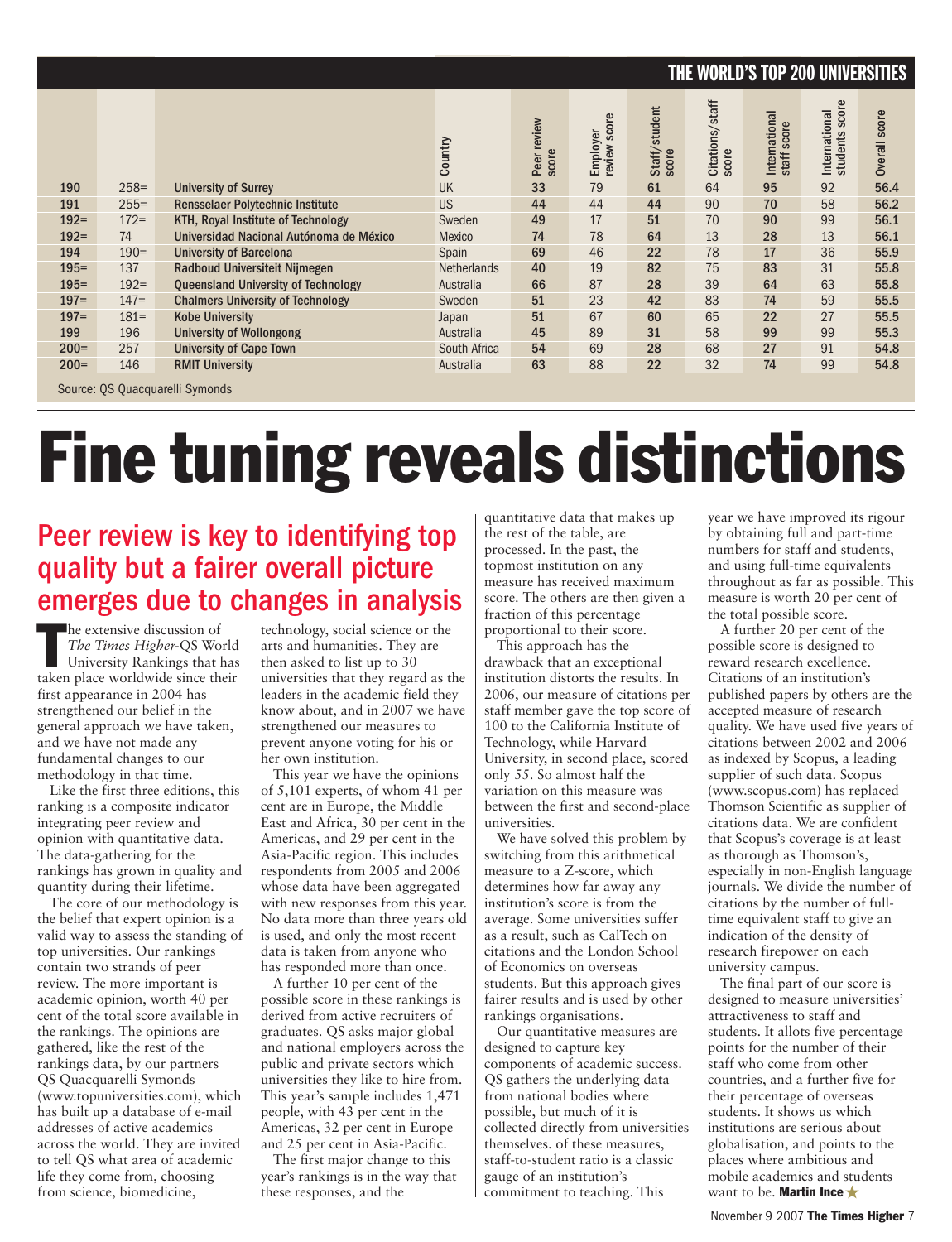

### **Rewards for the well-resourced**

The deep pockets of many US institutions, and a select few in the UK, attest to the high cost of attaining success

here are the world's top scientists? Over the four years of *The Times Higher*-QS World University Rankings, the verdict of the experts we poll has been unanimous: the world's top scientists are in the UK and the US. Last year, they made Cambridge and Oxford the top two science universities. This year, they have chosen the University of California, Berkeley, and the Massachusetts Institute of Technology, with Cambridge and Oxford in third and eighth places respectively.

In this table and the following faculty-specific rankings, we place universities in order of the opinions of our peer reviewers, who are active academics in the subjects on which they are giving their views. This year they have put US and UK universities in the top 11 places. Tokyo, in 12th position, is the top institution from any other country.

But there is no room for British triumphalism. The large amount of research funding that goes into a small number of UK universities appears, on the evidence of this table, to buy top performance for a few universities, but is less good at building strength in depth. The US has 24 universities in this top 50, but the UK manages only three, putting it level with France and Canada, behind Australia.

France and Germany's relatively modest showing in this table is often attributed to the fact that many of their scientists work in state labs, not universities. This argument is strengthened by this year's Nobel prize awards. The prize for physics was shared by Albert Fert, who works partly for the company Thales and partly at Université Paris-Sud, and Peter Grünberg, who works in the Jülich research centre in Germany. The prize for chemistry went to Gerhard Erlt, who is based at the Max-Planck Society, the biggest German research institution. However, we are ranking universities, not countries.

This table also shows citations per paper over a five-year period for science publications, as measured by Scopus. Because the subject area being analysed is similar for each institution, this shows which universities are producing research with the most impact. We have not aggregated the two columns to produce an overall score. Experts on composite tables such as this agree that combining just two measures such as these would not produce a meaningful result.

Some US institutions such as New York University are rated far more modestly by other researchers than their citations might suggest. At the other extreme, 11 of the top 20 universities as measured by our peer reviewers manage fewer than seven citations per paper.

rew Faust, installed last month as president of Harvard University, can draw comfort from the fact that her university is number one in the world overall, as well as in life sciences and biomedicine, with its biggest component, Harvard Medical School, regarded as the best. And so it should be. It has more than 11,000 staff, an annual budget of \$470 million  $(\text{\pounds}230)$ million) and an endowment given as \$3,256,509,589.

Not everyone agrees that Harvard is top of the medical tree. It has won only two Nobel prizes for medicine since 1981. But the esteem in which it is held by biomedical academics around the world suggests it is producing key discoveries at an impressive rate.

There may be arguments about where the best economists or historians ply their trade. But this table shows that the sheer amount of cash available for medical research in the US enables it to dominate this high-pressure, bigmoney field, with 22 of the top 50 institutions. The funds open to US institutions include about \$23 billion a year for universities from the National Institutes of Health, plus funding from large medical charities and a range of government bodies such as the Veterans Health Administration. The Bill and Melinda Gates Foundation adds further to US resources for biomedical research.

However, this table suggests that recent increases in UK health research are paying off. The field is led by the Medical Research Council, whose budgets have grown rapidly in recent years and are set to expand further as its activities are co-ordinated more closely with National Health Service research. And as well as state funding via the MRC, the UK is home to the Wellcome Trust, the biggest medical charity outside the US. Cambridge and Oxford appear second and third, with Imperial College London seventh. A total of seven UK universities are in this top 50.

Alamy

We separate this analysis from our look at the rest of the sciences because the sheer amount of biomedical research, and its ferocious publishing culture, would swamp the less prosperous and cut-throat natural sciences if we merged the two. But as well as being important and wellfunded, biomedical research is controversial: think of stem cells or xenotransplantation.

But there is little here to suggest that the Bush Administration's unease about some of these developments is hobbling medical scientists in the US. Apart from some high-profile defections to Asia and Europe, the US is where the top researchers in this field want to be.

Asian nations with ambitions on the world stage have realised that biomedicine offers a unique chance to carve out new industries and markets. Universities in Singapore, Korea, Hong Kong and China appear in this table along with more established institutions in Japan, Australia and New Zealand. Our citations data suggest they are producing some well-regarded papers.

By contrast, Chinese and Russian universities are well liked by their academic peers but produce few high-impact research papers. **Martin Ince**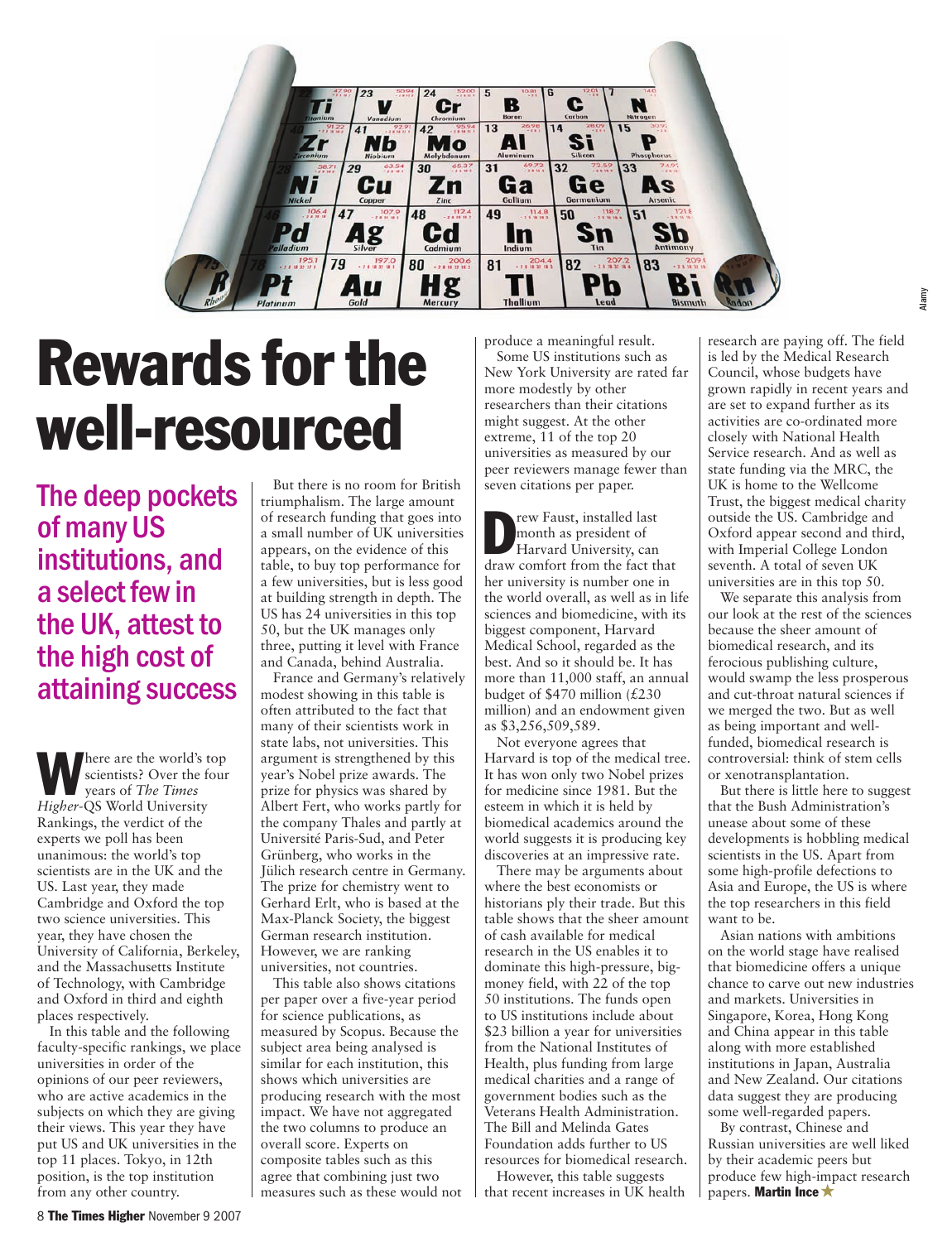#### **TOP50 UNIVERSITIES FOR LIFE SCIENCESAND BIOMEDICINE**

#### **TOP50 UNIVERSITIES FOR NATURAL SCIENCES**

|                |                                             | Country            | Score | Citations<br>per paper |  |  |  |  |
|----------------|---------------------------------------------|--------------------|-------|------------------------|--|--|--|--|
| 1              | University of California, Berkeley          | <b>US</b>          | 100   | 9.0                    |  |  |  |  |
| $\overline{2}$ | Massachusetts Institute of Technology       | <b>US</b>          | 97.6  | 7.8                    |  |  |  |  |
| 3              | University of Cambridge                     | <b>UK</b>          | 92.9  | 6.2                    |  |  |  |  |
| $\overline{4}$ | <b>Harvard University</b>                   | <b>US</b>          | 92.6  | 11.1                   |  |  |  |  |
| 5              | <b>Princeton University</b>                 | <b>US</b>          | 90.2  | 12.2                   |  |  |  |  |
| 6              | California Institute of Technology          | <b>US</b>          | 87.4  | 9.1                    |  |  |  |  |
| $\overline{7}$ | <b>Stanford University</b>                  | <b>US</b>          | 86.9  | 6.3                    |  |  |  |  |
| 8              | University of Oxford                        | <b>UK</b>          | 86.7  | 6.3                    |  |  |  |  |
| 9              | <b>Cornell University</b>                   | <b>US</b>          | 77.4  | 7.2                    |  |  |  |  |
| 10             | <b>Yale University</b>                      | <b>US</b>          | 72.4  | 8.8                    |  |  |  |  |
| 11             | University of Chicago                       | <b>US</b>          | 72.0  | 13.8                   |  |  |  |  |
| 12             | University of Tokyo                         | Japan              | 70.6  | 5.6                    |  |  |  |  |
| 13             | Imperial College London                     | UK                 | 70.2  | 5.3                    |  |  |  |  |
| 14             | University of California, Los Angeles       | US                 | 67.6  | 7.8                    |  |  |  |  |
| 15             | <b>Peking University</b>                    | <b>China</b>       | 67.5  | 3.2                    |  |  |  |  |
| 16             | University of Toronto                       | Canada             | 66.5  | 6.1                    |  |  |  |  |
| 17             | <b>Kyoto University</b>                     | Japan              | 65.8  | 5.0                    |  |  |  |  |
| 18             | <b>ETH Zurich</b>                           | <b>Switzerland</b> | 63.0  | 4.0                    |  |  |  |  |
| 19             | <b>Australian National University</b>       | <b>Australia</b>   | 62.7  | 5.5                    |  |  |  |  |
| 20             | Ecole Normale Supérieure, Paris             | <b>France</b>      | 62.6  | 6.9                    |  |  |  |  |
| 21             | <b>Columbia University</b>                  | <b>US</b>          | 62.3  | 9.0                    |  |  |  |  |
| 22             | University of California, Santa Barbara     | <b>US</b>          | 58.2  | 8.9                    |  |  |  |  |
| 23             | University of Texas at Austin               | <b>US</b>          | 56.2  | 6.3                    |  |  |  |  |
| 24             | University of Michigan                      | <b>US</b>          | 56.0  | 6.1                    |  |  |  |  |
| 25             | National University of Singapore            | <b>Singapore</b>   | 55.8  | 4.1                    |  |  |  |  |
| 26             | <b>McGill University</b>                    | <b>Canada</b>      | 53.6  | 4.4                    |  |  |  |  |
| $27 =$         | University of California, San Diego         | <b>US</b>          | 53.3  | 6.2                    |  |  |  |  |
| $27 =$         | Lomonosov Moscow State University           | <b>Russia</b>      | 53.3  | 2.5                    |  |  |  |  |
| 29             | University of Illinois                      | <b>US</b>          | 52.0  | 6.1                    |  |  |  |  |
| 30             | University of British Columbia              | Canada             | 51.7  | 5.8                    |  |  |  |  |
| 31             | Ecole Polytechnique                         | <b>France</b>      | 51.3  | 5.2                    |  |  |  |  |
| 32             | Université Pierre et Marie Curie, Paris VI  | <b>France</b>      | 49.7  | 4.9                    |  |  |  |  |
| 33             | <b>University of Melbourne</b>              | <b>Australia</b>   | 49.5  | 5.2                    |  |  |  |  |
| 34             | <b>Tsinghua University</b>                  | China              | 48.0  | 2.5                    |  |  |  |  |
| 35             | University of Pennsylvania                  | US                 | 47.2  | 10.3                   |  |  |  |  |
| 36             | Technion - Israel Institute of Technology   | <b>Israel</b>      | 47.1  | 5.7                    |  |  |  |  |
| 37             | <b>Johns Hopkins University</b>             | <b>US</b>          | 46.9  | 10.1                   |  |  |  |  |
| 38             | Seoul National University                   | S Korea            | 45.8  | 4.3                    |  |  |  |  |
| 39             | University of Wisconsin-Madison             | <b>US</b>          | 45.4  | 5.9                    |  |  |  |  |
| $40=$          | University of Science & Technology of China | China              | 44.6  | 2.5                    |  |  |  |  |
| $40=$          | Università Degli Studi Di Roma, La Sapienza | <b>Italy</b>       | 44.6  | 4.0                    |  |  |  |  |
| 42             | New York University                         | <b>US</b>          | 43.4  | 11.3                   |  |  |  |  |
| 43             | University of Sydney                        | <b>Australia</b>   | 42.9  | 4.4                    |  |  |  |  |
| 44             | Pennsylvania State University               | <b>US</b>          | 42.4  | 6.6                    |  |  |  |  |
| $45 =$         | <b>Heidelberg University</b>                | Germany            | 42.2  | 6.0                    |  |  |  |  |
| $45 =$         | <b>Stony Brook University</b>               | <b>US</b>          | 42.2  | 2.0                    |  |  |  |  |
| $47=$          | <b>Utrecht University</b>                   | <b>Netherlands</b> | 42.1  | 5.8                    |  |  |  |  |
| $47=$          | University of Waterloo                      | <b>Canada</b>      | 42.1  | 3.8                    |  |  |  |  |
| 49             | Georgia Institute of Technology             | <b>US</b>          | 41.7  | 5.6                    |  |  |  |  |
| 50             | <b>Carnegie Mellon University</b>           | <b>US</b>          | 41.5  | 8.0                    |  |  |  |  |
|                | Source: QS Quacquarelli Symonds.            |                    |       |                        |  |  |  |  |

|                     |                                                                      |                                   |              | <b>Citations</b> |  |  |  |  |
|---------------------|----------------------------------------------------------------------|-----------------------------------|--------------|------------------|--|--|--|--|
|                     |                                                                      | Country                           | Score        |                  |  |  |  |  |
|                     |                                                                      |                                   |              |                  |  |  |  |  |
| 1                   | <b>Harvard University</b>                                            | <b>US</b>                         | 100          | 9.1              |  |  |  |  |
| $\overline{2}$      | University of Cambridge                                              | <b>UK</b>                         | 93.3         | 7.5              |  |  |  |  |
| 3<br>$\overline{4}$ | University of Oxford                                                 | <b>UK</b>                         | 87.1         | 7.8              |  |  |  |  |
|                     | Johns Hopkins University                                             | <b>US</b>                         | 86.7         | 7.1              |  |  |  |  |
| 5                   | University of California, Berkeley                                   | <b>US</b>                         | 85.4         | 7.7<br>7.7       |  |  |  |  |
| 6<br>$\overline{7}$ | <b>Stanford University</b>                                           | <b>US</b><br><b>UK</b>            | 82.0<br>75.6 |                  |  |  |  |  |
| 8                   | Imperial College London                                              |                                   |              | 6.2<br>7.5       |  |  |  |  |
| 9                   | <b>Yale University</b><br>Massachusetts Institute of Technology      | <b>US</b><br><b>US</b>            | 73.8<br>73.5 | 11.3             |  |  |  |  |
| 10                  |                                                                      | Canada                            | 70.8         | 5.5              |  |  |  |  |
| 11                  | <b>McGill University</b><br>University of California, San Diego      | <b>US</b>                         | 66.9         | 7.2              |  |  |  |  |
| 12                  |                                                                      |                                   | 66.3         | 4.4              |  |  |  |  |
| 13                  | National University of Singapore                                     | <b>Singapore</b>                  | 65.2         | 4.8              |  |  |  |  |
| 14                  | University of Tokyo                                                  | Japan<br>Canada                   | 63.9         | 6.3              |  |  |  |  |
| 15                  | University of Toronto                                                | <b>US</b>                         | 63.4         | 5.6              |  |  |  |  |
| 16                  | University of California, Los Angeles<br><b>Cornell University</b>   | <b>US</b>                         | 62.8         | 5.9              |  |  |  |  |
| 17                  |                                                                      | <b>Australia</b>                  | 61.1         | 4.5              |  |  |  |  |
| 18                  | University of Melbourne                                              | China                             | 61.0         | 2.4              |  |  |  |  |
| 19                  | <b>Peking University</b>                                             | <b>US</b>                         | 60.0         | 7.0              |  |  |  |  |
|                     | <b>Duke University</b>                                               |                                   |              | 5.0              |  |  |  |  |
| 20<br>21            | University of British Columbia<br>California Institute of Technology | Canada<br><b>US</b>               | 59.5<br>57.9 | 10.4             |  |  |  |  |
| 22                  |                                                                      | <b>Australia</b>                  |              | 4.2              |  |  |  |  |
| 23                  | <b>Monash University</b>                                             |                                   | 57.8         | 4.3              |  |  |  |  |
| 24                  | University of Sydney<br>Karolinska Institute                         | <b>Australia</b><br><b>Sweden</b> | 57.7<br>55.7 | 5.5              |  |  |  |  |
| 25                  | Columbia University                                                  | <b>US</b>                         | 55.1         | 6.8              |  |  |  |  |
| 26                  |                                                                      | <b>UK</b>                         | 54.8         | 6.2              |  |  |  |  |
| 27                  | <b>University College London</b>                                     |                                   | 54.5         | 4.6              |  |  |  |  |
| 28                  | Kyoto University<br><b>Australian National University</b>            | Japan<br><b>Australia</b>         | 54.4         | 4.9              |  |  |  |  |
| 29                  | <b>Princeton University</b>                                          | <b>US</b>                         | 53.7         | 7.5              |  |  |  |  |
| 30                  | University of Edinburgh                                              | <b>UK</b>                         | 53.2         | 6.0              |  |  |  |  |
| 31                  | University of Queensland                                             | <b>Australia</b>                  | 53.1         | 4.4              |  |  |  |  |
| 32                  | King's College London                                                | <b>UK</b>                         | 52.0         | 5.0              |  |  |  |  |
| 33                  | University of Michigan                                               | <b>US</b>                         | 51.6         | 6.4              |  |  |  |  |
| 34                  | Washington University, St Louis                                      | <b>US</b>                         | 51.5         | 0.6              |  |  |  |  |
| 35                  | University of Pennsylvania                                           | <b>US</b>                         | 51.1         | 6.6              |  |  |  |  |
| 36                  | University of Hong Kong                                              | <b>Hong Kong</b>                  | 50.4         | 5.4              |  |  |  |  |
| $37 =$              | University of Chicago                                                | <b>US</b>                         | 49.7         | 6.6              |  |  |  |  |
| $37=$               | University of California, Davis                                      | <b>US</b>                         | 49.7         | 4.2              |  |  |  |  |
| 39                  | <b>Osaka University</b>                                              | Japan                             | 48.8         | 5.3              |  |  |  |  |
| 40                  | <b>Uppsala University</b>                                            | <b>Sweden</b>                     | 48.6         | 5.0              |  |  |  |  |
| 41                  | University of Auckland                                               | <b>NZ</b>                         | 45.9         | 4.5              |  |  |  |  |
| 42                  | University of Washington                                             | <b>US</b>                         | 43.7         | 6.6              |  |  |  |  |
| 43                  | <b>Heidelberg University</b>                                         | Germany                           | 43.1         | 4.7              |  |  |  |  |
| 44                  | <b>Boston University</b>                                             | <b>US</b>                         | 42.9         | 6.6              |  |  |  |  |
| 45                  | University of Wisconsin-Madison                                      | <b>US</b>                         | 42.8         | 5.7              |  |  |  |  |
| 46                  | <b>Seoul National University</b>                                     | <b>S</b> Korea                    | 42.7         | 3.3              |  |  |  |  |
| 47                  | New York University                                                  | <b>US</b>                         | 42.5         | 5.6              |  |  |  |  |
| 48                  | University of Bristol                                                | <b>UK</b>                         | 41.6         | 4.9              |  |  |  |  |
| 49                  | Université Louis Pasteur, Strasbourg I                               | <b>France</b>                     | 40.9         | 4.9              |  |  |  |  |
| 50                  | University of New South Wales                                        | <b>Australia</b>                  | 40.3         | 4.4              |  |  |  |  |
|                     | Source: QS Quacquarelli Symonds.                                     |                                   |              |                  |  |  |  |  |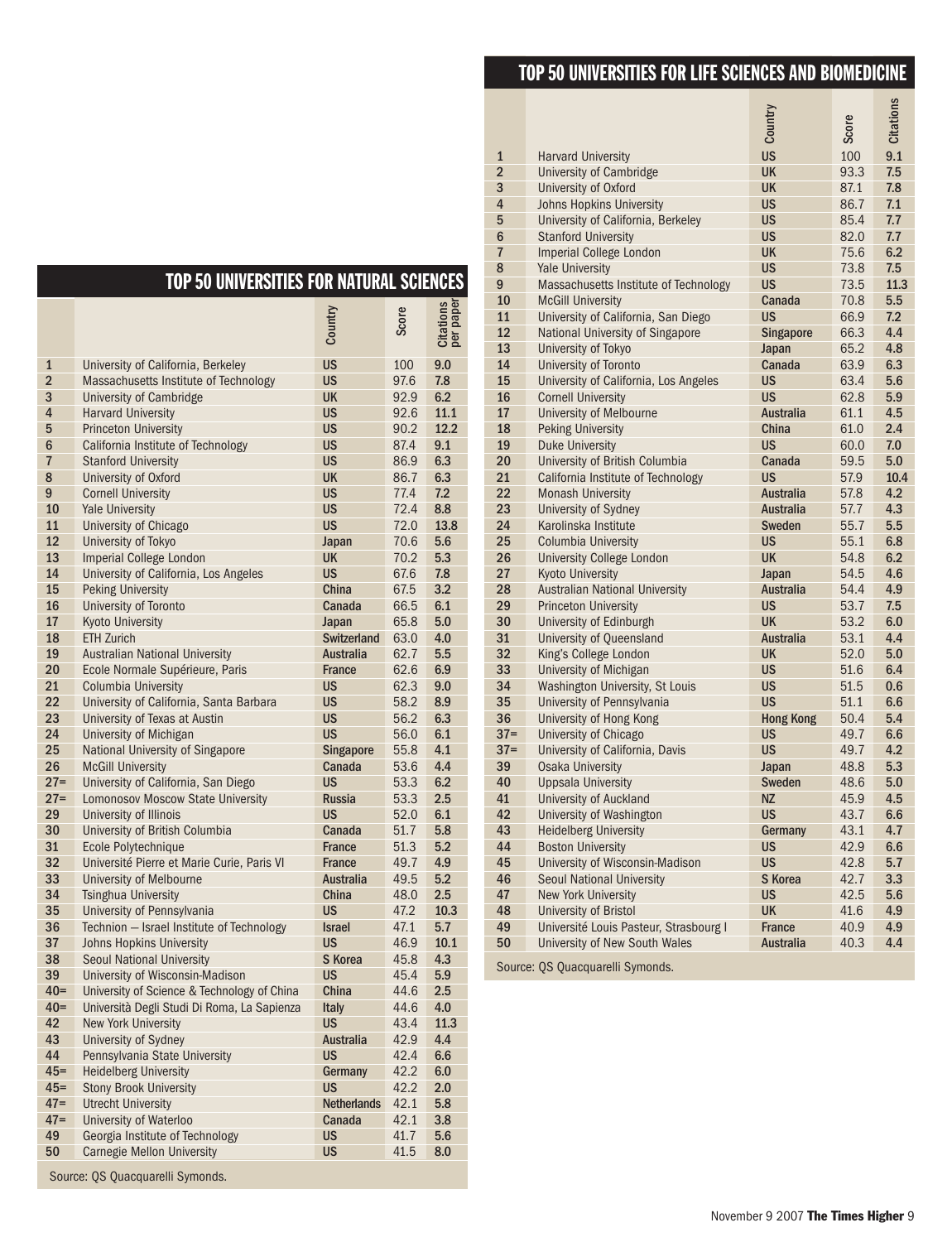# **The innovators and educators**

Technology powerhouses and social science leaders boast a global reach, reflecting governments' awareness of these fields' economic impact

**O**ur listing of the world's top-<br>
rated universities for<br>
technology is the only place<br>
in the The Time Higher OS rated universities for in the *The Times Higher-*QS World University Rankings where Harvard University is not at or near the top. It is in its lowliest place in our tables as rival Massachusetts Institute of Technology takes the top slot.

The US has 19 universities in our top 50 table, which is headed by MIT – probably the world's biggest single technology innovator of the postwar period – followed by the University of California, Berkeley, Stanford University and the California Institute of Technology, the intellectual motors of Silicon Valley. CalTech, with 1,200 academic staff, 1,200 postgraduate students and fewer than 900 undergraduates, is probably better geared up to produce top research than any other university in the world. Located just a few miles from Hollywood, it may also be the only institution to list prices for using its campus as a backdrop.

This table shows that European countries that seek to base their economic futures on quality manufacturing, rather than quantity, take engineering seriously. The UK has four universities here, with Cambridge and Imperial College London in the top ten. A further nine are in continental Europe, including two in Switzerland, which balances banking with mainstream engineering in its economic mix.

Our decision this year to list the separate elements of the Indian Institutes of Technology rather

Our decis<br>
separate eles<br>
Institutes of<br> **European**<br> **base their<br>
on quality<br>
rather tha CONSTRUCTER CONSTRUCTER**<br> **on quality manufacturing,**<br> **rather than quantity, take**<br> **engineering seriously**<br> **10 The Times Higher November 9 European states seeking to base their economic futures rather than quantity, take engineering seriously**

than seek opinion of the IIT overall has led to its leaving our main rankings. But their peers around the world have voted two IITs — Mumbai and Delhi — into this table.

Technology has emerged as a key battleground in Asian economic competition and the ranking reveals the institutions in the struggle. Tsinghua University, which likes to be known as the MIT of China, appears here in 16th place as the best placed of China's three entries.

But Japan's longer established technological dominance is reflected in the University of Tokyo's place as Asia's top technology university. It is in ninth spot, one above the National University of Singapore. Singapore's Nanyang University, a specialist technology institution, is at 25. South Korea's emergence as a technology power is supported by the appearance here of the Korea Advanced Institute of Science and Technology, founded in 1971 in a deliberate attempt to create a Korean MIT.

Our listing of citations per paper shows that engineers and IT academics cite fewer papers than their scientific and medical colleagues. An average MIT biomedical paper has 11.3 citations; one in technology gets only four. The most cited papers come from Ecole Polytechnique Fédérale de Lausanne, the Frenchspeaking half of the Swiss federal university system, despite its modest 47th place in the peer review.

The social sciences affect r<br>
people every day than<br>
perhaps any other area o<br>
academic life. The economists he social sciences affect more people every day than perhaps any other area of who decide government policies are one species of social scientist, while the teachers our children encounter at school are another. Management is a social science, and people who run businesses around the world are increasingly likely to have a formal academic



qualification such as an MBA. Recent years have been marked by a growing convergence between the social and natural sciences. The former appear in their own right in the European Commission's current Seventh Framework Programme for research. Like the arts and humanities, they are also becoming more international.

Globalisation creates a new need for international knowledge about societies as well as economies, while the post 9/11 world has a raised awareness that cultures that once seemed obscure might suddenly become important to know about. At the same time, rapid technological and social change in advanced societies

means that the insights of social science are increasingly essential. This table shows that world

opinion regards the biggest US and UK universities as leaders in the social sciences. Harvard, Berkeley, Stanford and Yale dominate from the US, and Oxford and Cambridge from the UK. But the top UK institution is the London School of Economics, which takes much the same role in the UK social sciences as Imperial College London does in science and engineering.

Because we list only institutions that teach undergraduates, this table does not include postgraduate universities such as the Institute of Education in London or the London Business School. But it is apparent that having a business school is a route to garnering esteem in the social sciences. Harvard's is possibly the world's best known, and joins the John F. Kennedy School of Government among the centres that put Harvard top of this table. Other big US business schools, such as Sloan and Wharton, probably account for the presence of Massachusetts Institute of Technology and University of Pennsylvania at 11 and 22.

Of the five faculty-specific analyses on these pages, this is the one in which Asian institutions outside Australia and New Zealand show up least well. China, Japan, Singapore and Hong Kong appear only six times, while the US has 21 institutions.

Alamy

Our analysis of citations in the social sciences shows that, in contrast to medicine, Europe has the most cited researchers. University College London is the clear winner, despite being 32nd in our peer review for the social sciences. In future years, US and European social scientists may draw further ahead of the rest of the world as the field becomes more expensive and more dependent on advanced methodology and data-gathering. **Martin Ince**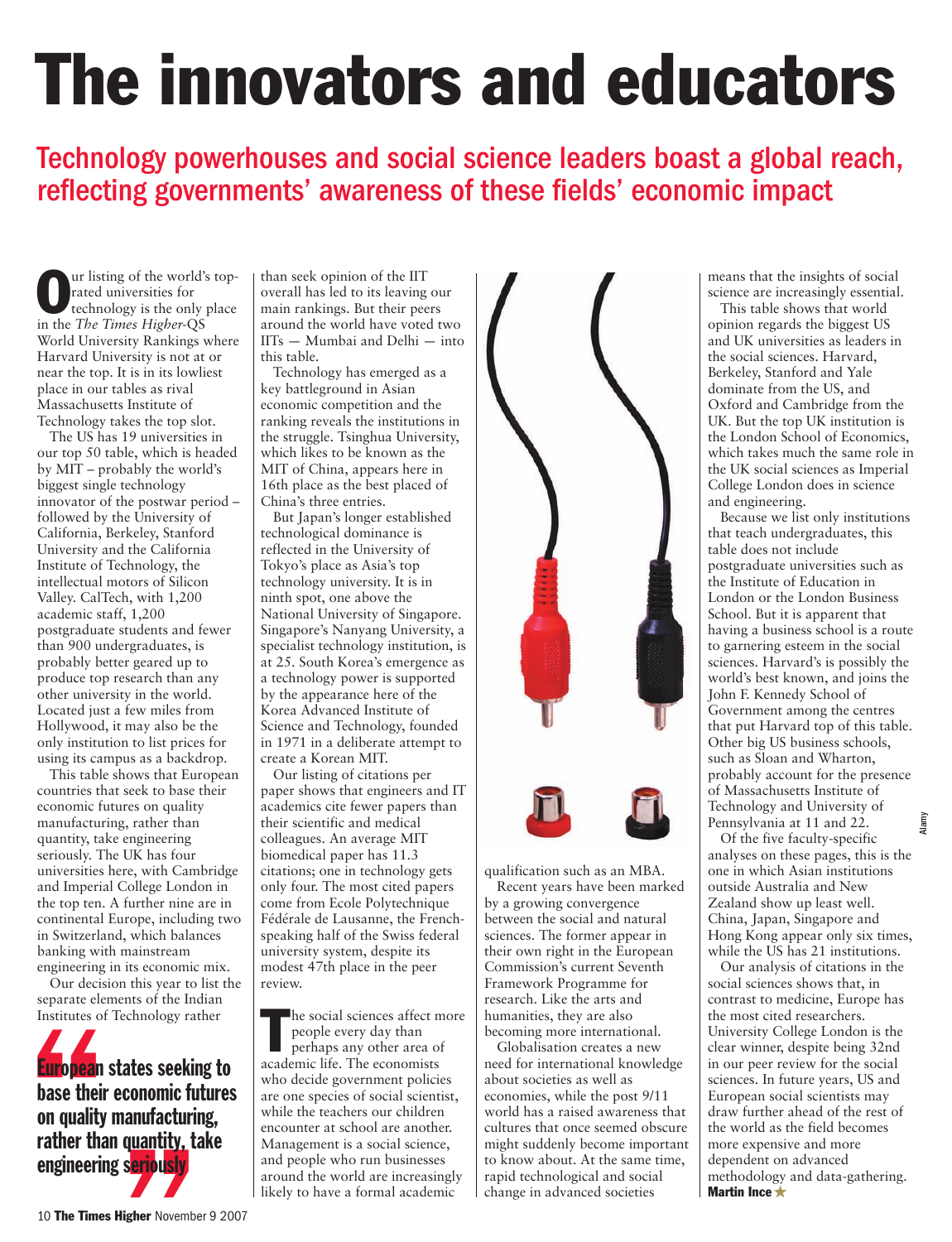#### **TOP50 UNIVERSITIES FOR TECHNOLOGY**

|                |                                                    | Country                 | Score        | <b>Citations</b> |
|----------------|----------------------------------------------------|-------------------------|--------------|------------------|
| $\mathbf{1}$   | Massachusetts Institute of Technology              | <b>US</b>               | 100          | 4.0              |
| $\overline{2}$ | University of California, Berkeley                 | <b>US</b>               | 94.5         | 4.2              |
| 3              | <b>Stanford University</b>                         | <b>US</b>               | 84.7         | 4.3              |
| 4              | California Institute of Technology                 | <b>US</b>               | 80.0         | 3.7              |
| 5              | University of Cambridge                            | <b>UK</b>               | 75.6         | 3.4              |
| 6              | <b>Imperial College London</b>                     | <b>UK</b>               | 72.1         | 2.7              |
| $\overline{7}$ | <b>Carnegie Mellon University</b>                  | <b>US</b>               | 71.0         | 3.6              |
| 8              | Georgia Institute of Technology                    | <b>US</b>               | 68.0         | 2.9              |
| 9              | University of Tokyo                                | Japan                   | 65.1         | 2.1              |
| 10             | National University of Singapore                   | <b>Singapore</b>        | 63.8         | 2.9              |
| 11             | University of Toronto                              | Canada                  | 60.4         | 3.5              |
| 12             | University of Oxford                               | UK                      | 60.2         | 3.7              |
| 13             | <b>ETH Zurich</b>                                  | Switzerland             | 59.6         | 2.5              |
| 14             | <b>Princeton University</b>                        | <b>US</b>               | 59.2         | 4.7              |
| 15             | <b>Harvard University</b>                          | <b>US</b>               | 58.3         | 5.1              |
| 16             | Tsinghua University                                | <b>China</b>            | 58.2         | 1.2              |
| 17             | Delft University of Technology                     | <b>Netherlands</b>      | 57.7         | 2.6              |
| 18             | University of California, Los Angeles              | <b>US</b>               | 57.4         | 4.1              |
| 19             | University of Illinois                             | <b>US</b>               | 57.3         | 3.5              |
| 20             | <b>Cornell University</b>                          | <b>US</b>               | 56.7         | 4.4              |
| 21             | University of Melbourne                            | <b>Australia</b>        | 54.1         | 2.9              |
| 22             | Tokyo Institute of Technology                      | Japan                   | 53.8         | 1.8              |
| 23             | Hong Kong University of Science & Technology       | <b>Hong Kong</b>        | 53.6         | 3.1              |
| 24             | <b>Purdue University</b>                           | US                      | 53.3         | 2.7              |
| $25 =$         | Technion - Israel Institute of Technology          | <b>Israel</b>           | 53.1         | 1.8              |
| $25=$          | Nanyang Technological University                   | <b>Singapore</b>        | 53.1         | 2.1              |
| 27             | <b>McGill University</b>                           | Canada                  | 52.8         | 2.4              |
| 28             | University of New South Wales                      | <b>Australia</b>        | 52.5         | 2.5              |
| 29             | <b>Kyoto University</b>                            | Japan                   | 50.7         | 2.0              |
| $30=$          | University of British Columbia                     | Canada                  | 50.5         | 2.6              |
| $30=$          | University of Texas at Austin                      | <b>US</b>               | 50.5         | 2.9              |
| 32             | University of Michigan                             | <b>US</b>               | 50.4         | 3.6              |
| 33             | Indian Institute of Technology Bombay              | <b>India</b>            | 49.4         | 1.6              |
| 34             | Ecole Polytechnique                                | <b>France</b><br>Canada | 48.5         | 2.3              |
| 35<br>36       | University of Waterloo<br><b>Peking University</b> | China                   | 48.4<br>48.2 | 2.0<br>1.8       |
| 37             | Indian Institute of Technology Delhi               | <b>India</b>            | 47.3         | 1.7              |
| 38             | University of California, San Diego                | <b>US</b>               | 47.0         | 3.8              |
| 39             | <b>Australian National University</b>              | <b>Australia</b>        | 46.4         | 2.4              |
| 40             | Technische Universität München                     | Germany                 | 44.7         | 2.5              |
| $41 =$         | University of Sydney                               | <b>Australia</b>        | 44.5         | 2.3              |
| $41 =$         | <b>Texas A&amp;M University</b>                    | <b>US</b>               | 44.5         | 2.4              |
| 43             | University of Manchester                           | <b>UK</b>               | 43.9         | 2.6              |
| 44             | <b>Monash University</b>                           | <b>Australia</b>        | 42.8         | 2.0              |
| 45             | Virginia Polytechnic Institute                     | <b>US</b>               | 42.7         | 2.2              |
| 46             | <b>Yale University</b>                             | <b>US</b>               | 41.7         | 4.5              |
| 47             | Ecole Polytechnique Fédérale de Lausanne           | <b>Switzerland</b>      | 41.6         | 5.3              |
| 48             | Korea Advanced Inst of Science & Technology        | <b>S</b> Korea          | 41.3         | 1.9              |
| 49             | University of Science & Technology of China        | China                   | 40.8         | 1.0              |
| 50             | Rensselaer Polytechnic Institute                   | US                      | 40.6         | 3.3              |
|                |                                                    |                         |              |                  |

Source: QS Quacquarelli Symonds

#### **TOP50 UNIVERSITIES FOR SOCIAL SCIENCES**

|                |                                       | Country            | Score | <b>Citations</b> |
|----------------|---------------------------------------|--------------------|-------|------------------|
| $\mathbf{1}$   | <b>Harvard University</b>             | <b>US</b>          | 100   | 5.6              |
| $\overline{2}$ | University of California, Berkeley    | <b>US</b>          | 93.9  | 5.2              |
| 3              | <b>London School of Economics</b>     | <b>UK</b>          | 83.4  | 2.2              |
| $\overline{4}$ | <b>Yale University</b>                | <b>US</b>          | 82.8  | 4.3              |
| 5              | <b>Stanford University</b>            | <b>US</b>          | 82.2  | 5.0              |
| 6              | University of Oxford                  | <b>UK</b>          | 81.6  | 4.2              |
| $\overline{7}$ | University of Cambridge               | <b>UK</b>          | 81.1  | 4.1              |
| 8              | University of Chicago                 | <b>US</b>          | 79.6  | 4.4              |
| 9              | <b>Princeton University</b>           | <b>US</b>          | 78.9  | 4.5              |
| 10             | Columbia University                   | <b>US</b>          | 76.5  | 4.3              |
| 11             | Massachusetts Institute of Technology | <b>US</b>          | 75.8  | 4.9              |
| 12             | <b>McGill University</b>              | Canada             | 72.1  | 3.8              |
| 13             | University of Toronto                 | Canada             | 71.8  | 3.6              |
| 14             | University of British Columbia        | Canada             | 70.8  | 3.4              |
| 15             | University of California, Los Angeles | <b>US</b>          | 67.8  | 4.9              |
| 16             | <b>Australian National University</b> | <b>Australia</b>   | 66.2  | 2.4              |
| $17=$          | <b>Cornell University</b>             | <b>US</b>          | 61.8  | 3.9              |
| $17 =$         | University of Melbourne               | <b>Australia</b>   | 61.8  | 3.7              |
| 19             | University of Michigan                | <b>US</b>          | 60.4  | 4.1              |
| 20             | National University of Singapore      | <b>Singapore</b>   | 59.5  | 2.1              |
| 21             | New York University                   | <b>US</b>          | 58.3  | 4.0              |
| 22             | University of Pennsylvania            | <b>US</b>          | 57.7  | 4.2              |
| 23             | <b>Peking University</b>              | <b>China</b>       | 56.3  | 2.1              |
| 24             | University of Tokyo                   | Japan              | 54.2  | 2.2              |
| 25             | <b>Duke University</b>                | <b>US</b>          | 53.9  | 5.2              |
| 26             | <b>Monash University</b>              | <b>Australia</b>   | 51.8  | 2.1              |
| 27             | University of Sydney                  | <b>Australia</b>   | 50.7  | 2.7              |
| 28             | <b>Carnegie Mellon University</b>     | <b>US</b>          | 48.9  | 4.5              |
| 29             | Northwestern University               | <b>US</b>          | 48.6  | 3.8              |
| 30             | University of New South Wales         | <b>Australia</b>   | 47.7  | 3.7              |
| 31             | University of Hong Kong               | <b>Hong Kong</b>   | 47.2  | 2.1              |
| 32             | <b>University College London</b>      | <b>UK</b>          | 46.4  | 7.6              |
| 33             | University of California, San Diego   | <b>US</b>          | 45.7  | 4.5              |
| 34             | University of Queensland              | <b>Australia</b>   | 45.2  | 3.1              |
| 35             | University of Auckland                | <b>NZ</b>          | 45.0  | 2.9              |
| 36             | <b>Boston University</b>              | <b>US</b>          | 44.8  | 4.5              |
| 37             | University of Wisconsin-Madison       | <b>US</b>          | 44.5  | 4.3              |
| 38             | Johns Hopkins University              | <b>US</b>          | 44.1  | 4.1              |
| 39             | Université de Montréal                | Canada             | 43.1  | 3.2              |
| 40             | University of Warwick                 | <b>UK</b>          | 42.3  | 2.9              |
| 41             | <b>York University</b>                | Canada             | 41.9  | 2.6              |
| 42             | Université Catholique de Louvain      | <b>Belgium</b>     | 41.5  | 2.9              |
| 43             | Queen's University                    | Canada             | 41.4  | 3.2              |
| 44             | Tsinghua University                   | <b>China</b>       | 41.1  | 1.3              |
| 45             | University of Copenhagen              | <b>Denmark</b>     | 40.2  | 3.1              |
| 46             | University of Vienna                  | <b>Austria</b>     | 39.8  | 3.2              |
| 47             | University of Edinburgh               | <b>UK</b>          | 39.6  | 3.6              |
| $48 =$         | Chinese University of Hong Kong       | <b>Hong Kong</b>   | 39.4  | 2.5              |
| $48 =$         | University of Amsterdam               | <b>Netherlands</b> | 39.4  | 3.4              |
| 50             | Pennsylvania State University         | <b>US</b>          | 38.9  | 3.1              |
|                | Courage: OC Quagquarelli Cumando      |                    |       |                  |

Source: QS Quacquarelli Symonds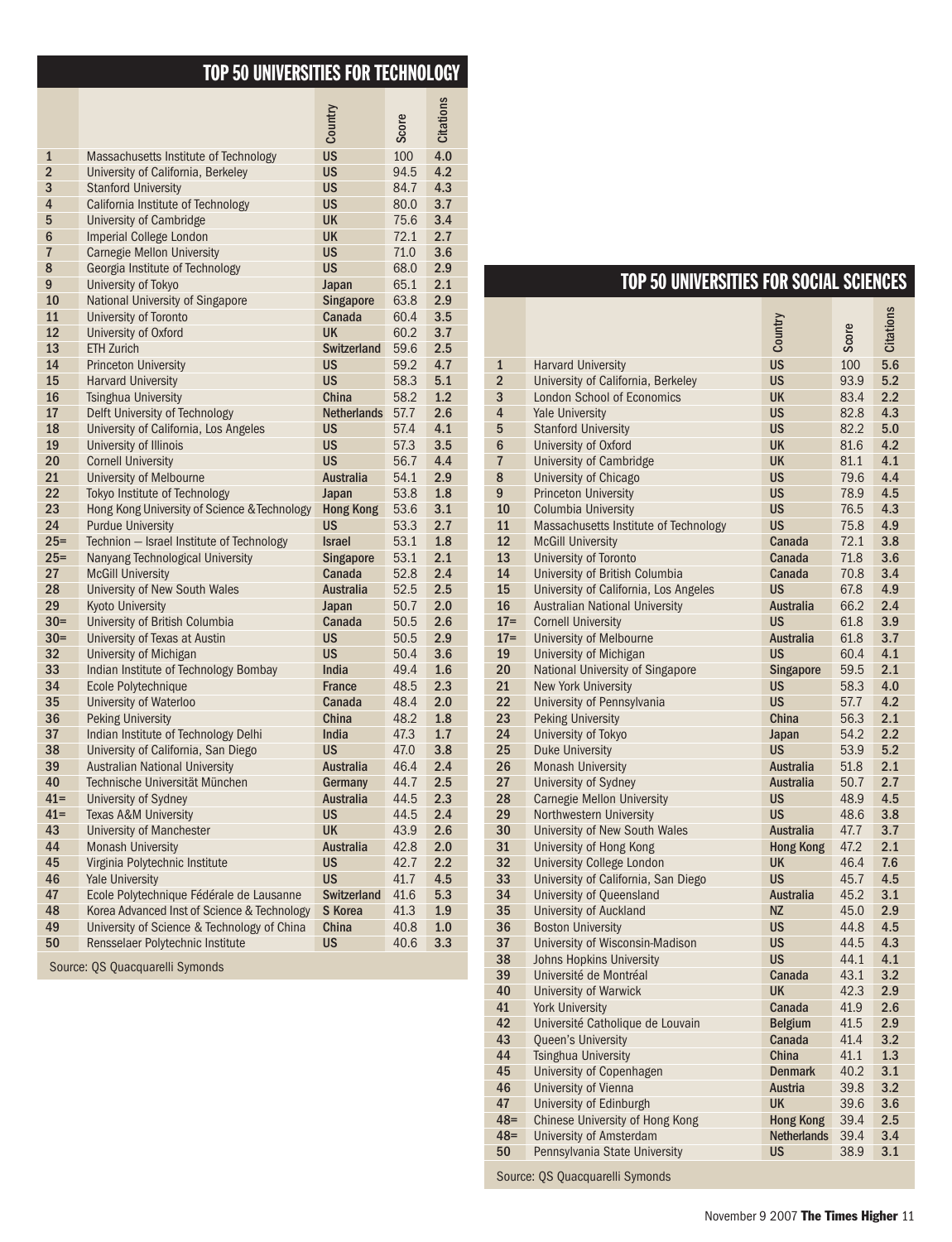## **Works of art in the making**

### Despite their essential role in leading political and cultural debate, arts and humanities are often relegated to the back seat by the sciences

**R**esearchers in the arts and humanities often do not publish their most important work in refereed journals. They might write a book, compose a symphony or curate an exhibition with a scholarly catalogue. This means that academic success is harder to define here than in other areas of scholarship. It also explains why this table does not attempt to measure academic achievement in these subjects by looking at publications.

But the story it tells about excellence in these areas is revealing. The subjects range widely from philosophy, which is almost by definition the least applied discipline in the academy, to modern languages, an essential area in the globalised economy. They include long-established fields such as music and history, and others, such as museum studies and tourism, which are growing as economies transform.

Politicians rarely mention the arts and humanities in speeches on the importance of research to national economic success. The UK has established a research council to fund them only in the past two years. But their importance means they are central to the success of any large university aiming to be good at the full range of academic disciplines. Harvard University is

at the full radisciplines.<br>
disciplines.<br> **Every coulliterature**,<br> **politics, b**<br> **that the q Example 12**<br> **Example 12**<br> **CONSIGNATION**<br> **SUPPER 124**<br> **Example 124**<br> **Example 124**<br> **Example 124**<br> **Example 124 Every country has its own literature, history, music and politics, but the table shows that the quality of national** research in these fields is **recognised worldwide**

once again top of this table, and is joined by other global universities such as Oxford, Cambridge and Yale universities and the University of California, Berkeley.

Strength in the arts and humanities is also a must for universities that aim to be

### **Strength i**<br> **humanities**<br> **universities**<br> **Arts and h**<br> **central to**<br> **any large u**<br> **to be good any large university aiming**<br> **to be good at the full range<br>
of academic disciplines**<br>
national leaders in political an<br>
cultural debate. Hence the<br>
appearance of the universities<br>
Toronto, McGill, Tokyo, Pekin **Arts and humanities are central to the success of tobegoodat thefull range of academic disciplines**

national leaders in political and cultural debate. Hence the appearance of the universities of Toronto, McGill, Tokyo, Peking, the London School of Economics and the Australian National University in prominent positions.

The fact that 16 nations appear in this top 50 is evidence of the inclusive approach of our peer reviewers. The arts and humanities are perhaps the least globalised subjects of all. Every country has its own literature, history, music and politics. But the table shows that the quality of national research in these fields is recognised worldwide. And some areas of the humanities such as religion have emerged from genteel obscurity to new political and cultural importance in a globalised world with a new awareness of security and international tension.

This table also confirms the world cultural value of English. The top 20 institutions include 19 in the English-speaking world. Peking, in 18th position, is the highest placed institution not to work entirely in English. Some Asian universities are responding

#### **TOP50 UNIVERSITIES FOR ARTS & HUMANITIES**

| Rank            | Name                                   | Country            | Score |
|-----------------|----------------------------------------|--------------------|-------|
| $\mathbf{1}$    | <b>Harvard University</b>              | <b>US</b>          | 100.0 |
| $\overline{2}$  | University of California, Berkeley     | <b>US</b>          | 96.5  |
| 3               | University of Oxford                   | <b>UK</b>          | 94.4  |
| $\overline{4}$  | <b>University of Cambridge</b>         | UK                 | 92.3  |
| 5               | <b>Yale University</b>                 | <b>US</b>          | 84.3  |
| $6\phantom{1}6$ | <b>Columbia University</b>             | <b>US</b>          | 83.3  |
| $\overline{7}$  | <b>Princeton University</b>            | <b>US</b>          | 80.1  |
| 8               | University of Toronto                  | Canada             | 79.5  |
| 9               | University of Chicago                  | <b>US</b>          | 77.6  |
| 10              | <b>Australian National University</b>  | <b>Australia</b>   | 75.9  |
| 11              | <b>Stanford University</b>             | <b>US</b>          | 74.7  |
| 12              | <b>McGill University</b>               | Canada             | 71.3  |
| 13              | University of California, Los Angeles  | <b>US</b>          | 68.4  |
| 14              | University of British Columbia         | Canada             | 67.2  |
| 15              | University of Sydney                   | <b>Australia</b>   | 66.6  |
| 16              | <b>Cornell University</b>              | <b>US</b>          | 64.4  |
| 17              | University of Melbourne                | <b>Australia</b>   | 63.9  |
| 18              | <b>Peking University</b>               | China              | 61.2  |
| 19              | University of Michigan                 | <b>US</b>          | 60.3  |
| 20              | <b>Duke University</b>                 | <b>US</b>          | 58.6  |
| $21=$           | National University of Singapore       | <b>Singapore</b>   | 57.6  |
| $21 =$          | Johns Hopkins University               | <b>US</b>          | 57.6  |
| 23              | <b>New York University</b>             | <b>US</b>          | 56.7  |
| 24              | University of Tokyo                    | <b>Japan</b>       | 54.7  |
| 25              | Massachusetts Institute of Technology  | <b>US</b>          | 54.4  |
| 26              | <b>London School of Economics</b>      | <b>UK</b>          | 54.0  |
| 27              | <b>University College London</b>       | <b>UK</b>          | 53.9  |
| 28              | University of Edinburgh                | <b>UK</b>          | 53.5  |
| 29              | Université Paris-Sorbonne, Paris IV    | <b>France</b>      | 52.5  |
| 30              | <b>Monash University</b>               | <b>Australia</b>   | 52.1  |
| 31              | <b>Brown University</b>                | <b>US</b>          | 51.7  |
| 32              | University of Auckland                 | <b>New Zealand</b> | 51.0  |
| 33              | Ecole Normale Supérieure, Paris        | <b>France</b>      | 50.9  |
| 34              | <b>Kyoto University</b>                | Japan              | 50.5  |
| 35              | University of New South Wales          | <b>Australia</b>   | 49.6  |
| 36              | King's College London                  | UK                 | 49.3  |
| 37              | <b>Trinity College Dublin</b>          | <b>Ireland</b>     | 48.6  |
| 38              | Freie Universität Berlin               | Germany            | 48.4  |
| 39              | Hebrew University of Jerusalem         | <b>Israel</b>      | 48.0  |
| 40              | Leiden University                      | <b>Netherlands</b> | 47.3  |
| 41              | University of Amsterdam                | <b>Netherlands</b> | 47.2  |
| 42              | University of Texas at Austin          | <b>US</b>          | 46.3  |
| 43              | Katholieke Universiteit Leuven         | <b>Belgium</b>     | 45.7  |
| 44              | University of Hong Kong                | <b>Hong Kong</b>   | 44.9  |
| 45              | University of Queensland               | <b>Australia</b>   | 44.0  |
| 46              | <b>Fudan University</b>                | China              | 43.2  |
| 47              | University of Bologna                  | <b>Italy</b>       | 42.9  |
| $48 =$          | School of Oriental and African Studies | <b>UK</b>          | 41.9  |
| $48 =$          | Indiana University Bloomington         | <b>US</b>          | 41.9  |
| 50              | University of Pennsylvania             | <b>US</b>          | 41.7  |

Source: QS Quacquarelli Symonds.

by delivering more arts and humanities teaching in English. It may seem strange to teach your own history in a foreign language, but doing so makes it more available to foreign students, while publishing in English makes research more visible. These reforms are likely to affect Asian and continental European universities' future standing in this table. **Martin Ince**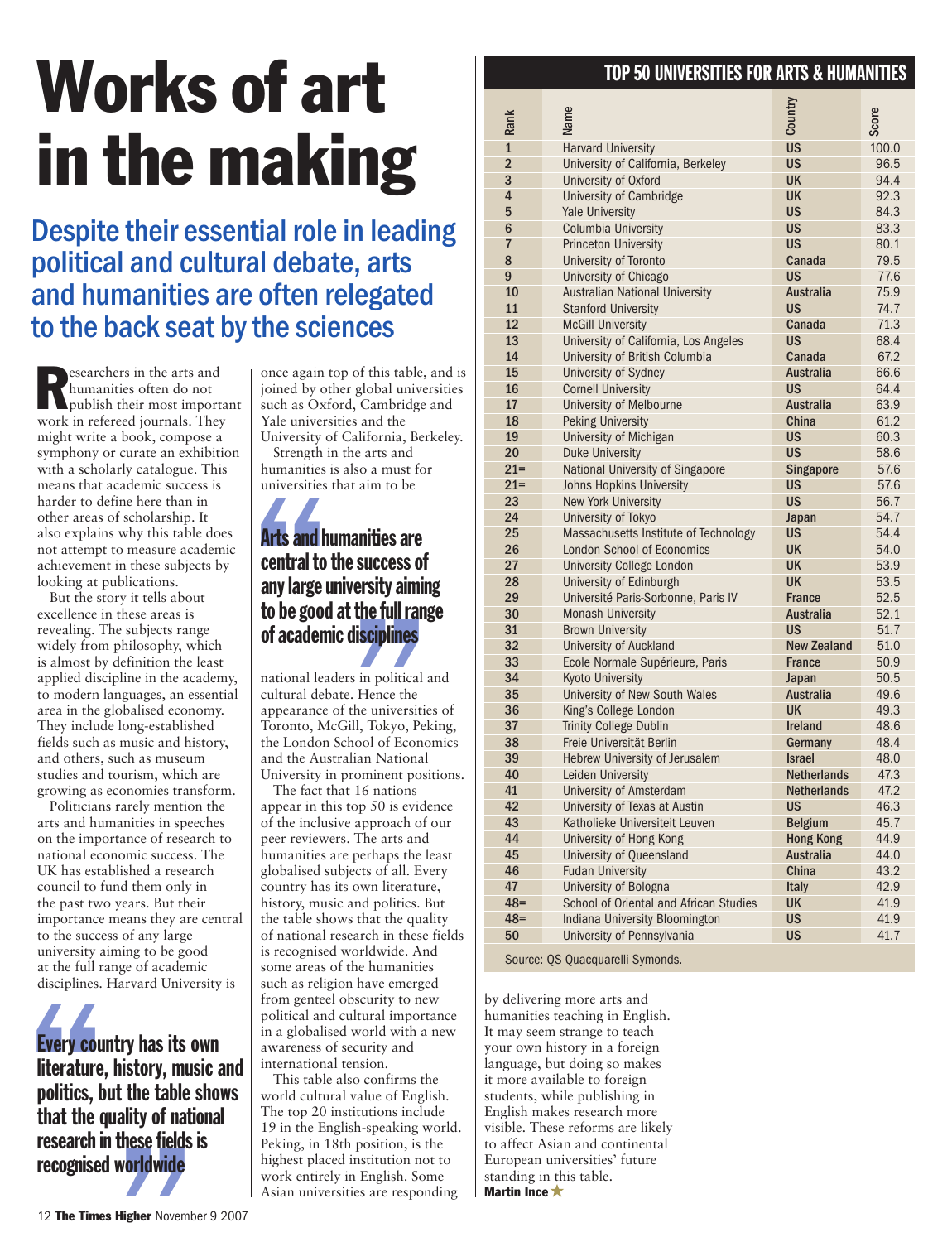

### **What the pick of the crop means for the rest of the field**

We look at the top performers on each measure and suggest what their success means for the sector's development

**The Times Higher-QS World**<br>
University Rankings are a<br>
composite measure in whicl<br>
six criteria are added together to *he Times Higher*-QS World University Rankings are a composite measure in which produce an overall table. One measure, peer review, accounts for 40 per cent of the possible score, while two others account for 20 percentage points each, with one worth 10 per cent and the other two worth 5 per cent each.

This division of possible points means it is not possible to achieve a high score in these rankings by being excellent in only one category. But it also means that two universities can obtain similar scores despite

having widely differing strengths and weaknesses.

This year's changes in the rankings methodology, explained on page 7, mean that exceptional outlying scores on any measure no longer have a distorting effect on the whole picture. While this is to the good overall, it means that the top performers on any specific measure now tend to bunch at a score of 100 or just below. In the main tables, we show the scores for each measure to the nearest 1 per cent, but here we display one decimal place.

The most significant of our measures is academic peer review. It accounts for 40 per cent of the available score and is the most distinctive feature of our World University Rankings.

This analysis combines the opinions of 5,101 individuals, up from 1,300 in 2004, the first year of our rankings. Although Americans make up only 30 per cent of our sample (see page 7), there is general agreement around the world that the US has the best universities. Berkeley and Harvard, the big two of the US system on the East and West

coasts, both have a perfect score on this measure. Also prominent on this measure are Stanford, Yale, Princeton, the Massachusetts Institute of Technology and the University of California, Los Angeles.

However, it is also apparent that academics place Oxford and Cambridge universities on roughly the same rung as their main US rivals. In addition, the effort put into staying level with its US competitors by McGill, Canada's top institution, is seen to be paying off in terms of world esteem. (We regret that the printed *Times Higher* rankings supplement refers to Toronto instead of McGill in this description.)

MIT is the only specialist institution to appear in this top ten. This measure groups results in all five areas of academic life that we survey and it is hard to do well here without being visible in all or most of them. Despite its name, MIT operates in most arenas of scholarship.

This part of the rankings is the one where the rise of Asian universities is least apparent, but future years may yet see them get to the top in the opinion of fellow academics around the world.

The second of our measures, the employer review, accounts for only 10 per cent of the possible score but is of burning interest to students and their parents, as well as to universities themselves. This year, 1,471 recruiters of graduates from around the world told us where they like to get their employees. Their response suggests that graduate recruitment genuinely has become a global enterprise.

Although only 32 per cent of this sample is in Europe, these recruiters are overwhelmingly in agreement that the UK is the place to shop for graduates.

They put Cambridge and Oxford universities at the top of the list, with the London School of Economics third and the University of Manchester in fifth place. Manchester's bid to be the north of England's answer to Oxbridge and London already seems to be convincing employers.

Despite this British success, Harvard, MIT and Stanford are also well placed on this measure. Their appearance alongside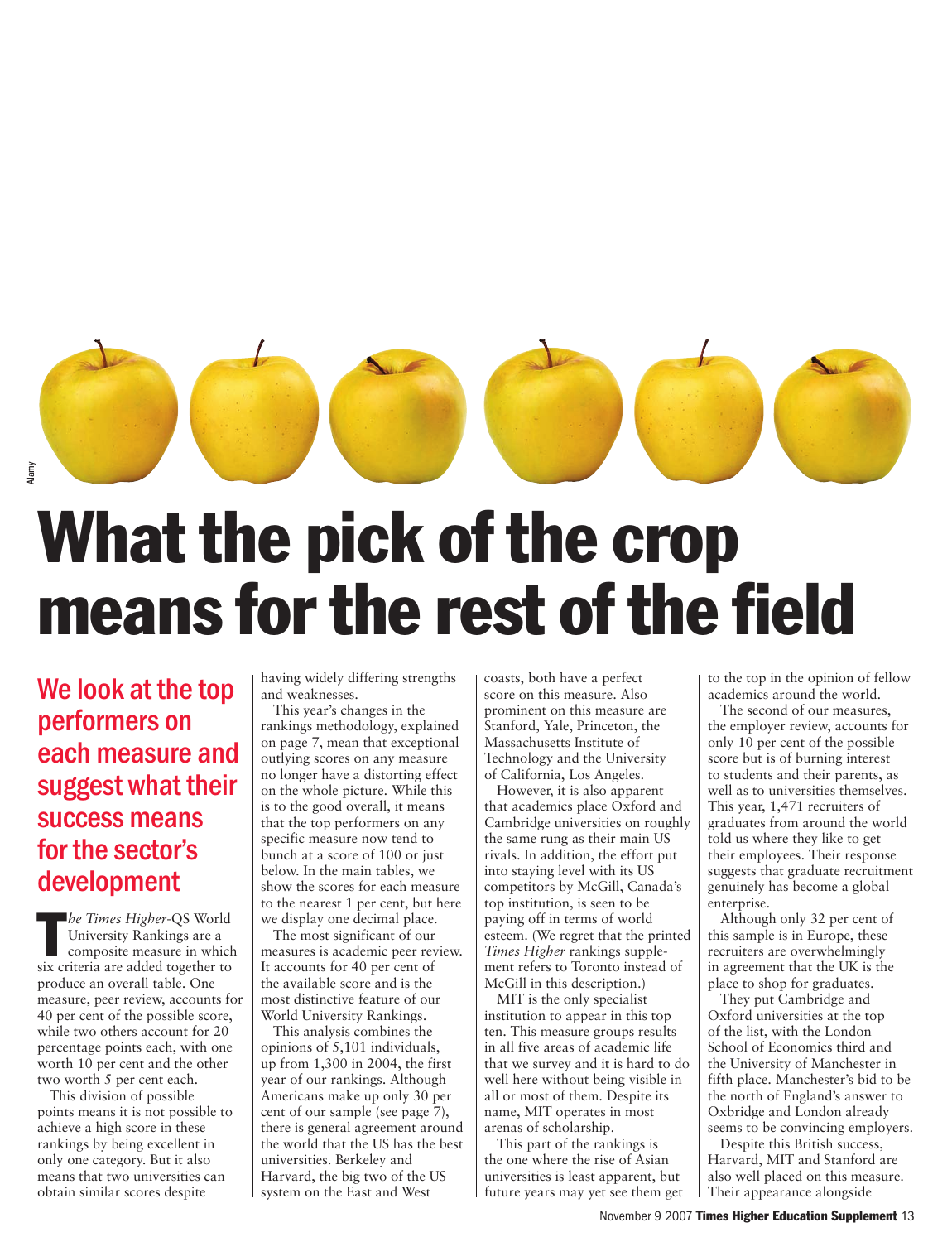Oxbridge and the LSE suggests that employers are a conservative breed.

The University of Melbourne emerges by some distance as Asia's favourite institution with recruiters. It remains to be seen what recruiters will make of the novel degree system Melbourne is now introducing.

This table confirms that recruiters like big technology universities such as MIT and Imperial College London.

Two of the measures we use, peer review and citations, are qualitative and quantitative means respectively of seeing who is good at research. The two measures correlate closely. The California Institute of Technology's highly productive research culture puts it top on citations. But this table includes some surprises, such as the appearance of the University of Alabama, although its score on other measures means that it does not appear in our main table of the world's top 200 universities.

This table is unique in these pages for having no UK entries.

While our peer review shows that the US is the world centre for scholarly esteem, our table of international staff demonstrates beyond doubt that Europe and the Asia-Pacific region are the capitals of academic diversity. No US university appears in our top ten for overseas staff or students.

Our look at international staff contains two universities in London, the LSE and the School of Oriental and African Studies, alma maters of choice for future foreign ministers, central bankers and heads of state across the developing world. Universities in Australia, New Zealand and Switzerland also do well on this measure. But the winner in terms of overseas academics per hectare must be Hong Kong, with three universities here, including the top institution, Hong Kong University of Science and Technology.

Perhaps even more than top staff, students have become a prized quarry for institutions around the world. For one thing, universities are free to charge them whatever the market will bear. This table shows that students agree that London is a place to spend at least part of their career, with the city claiming three of the four UK entries. The LSE is the winner among students for the second successive year, with second and third slots also going to UK institutions. Its appeal is not hard to discern. Few future economic and social scientists could resist being at a research-based elite university in the heart of one of the world's most diverse and successful cities, close to many of the world's top financial markets.

Second on this measure is Cranfield University, based on a rural campus north of London. Its areas of expertise include technology and business, both magnets for mobile students.

Western Australia, in the shape of Curtin University of Technology, also appears in both lists, as does the Ecole Polytechnique Fédérale in Lausanne, Switzerland, and other universities in Switzerland and France. Swiss institutions have a large nearby catchment area in France, Germany and Austria, which must make it simpler to bring in overseas students. This may allow them to resist the temptation to switch to the English-language teaching that is now sweeping Asian universities.

US universities might argue that Europe has an inbuilt advantage in this measure. Having many small countries within a short drive of each other is bound to facilitate mobility. The presence of Swiss and French universities here might

support this argument, and this is one of the categories in which continental institutions excel. But Soas in London inherently draws its students from around the developing world, and Curtin and RMIT universities appear here despite Australia's distance from other major academic centres.

Students come to university to learn, and the last of our indicators is designed to show whether the institution they arrive at will have anybody for them to learn from. It ranks universities by staff-to-student ratio.

The California Institute of Technology tops this table because it has a tiny student body coexisting with a large and active research-oriented faculty.

But the rest of the data we show suggests that anyone seeking a university where they are going to be well supplied with academic input ought to look beyond the biggest names. Yale and Imperial College London are here from among our overall top table. But so is Ulm University in Germany, despite the poor overall showing of German institutions in these pages.

This is also the only one of six top ten analyses to name a mainland Chinese university, Tsinghua in Beijing. French institutions in Lyon and Paris, which are known more for their teaching than for their research, are also in the top ten here.

Four of this table's top ten — CalTech, Tsinghua, Cranfield and Imperial — are technologyheavy institutions. Such universities may well win out on this measure because class sizes are smaller than in areas such as the humanities.

Despite the success of Yale in this table, this measure is less kind than others to large, general universities such as Harvard and Berkeley. **Martin Ince**

**This students and their<br>
teachers have been interna-<br>
tionally mobile since the<br>
Middle Ages, the expectation That's right**<br>
that academ<br>
bart of their<br>
s growing **While students and their teachers have been internationally mobile since the that academics will spend part of their careers abroad is growing**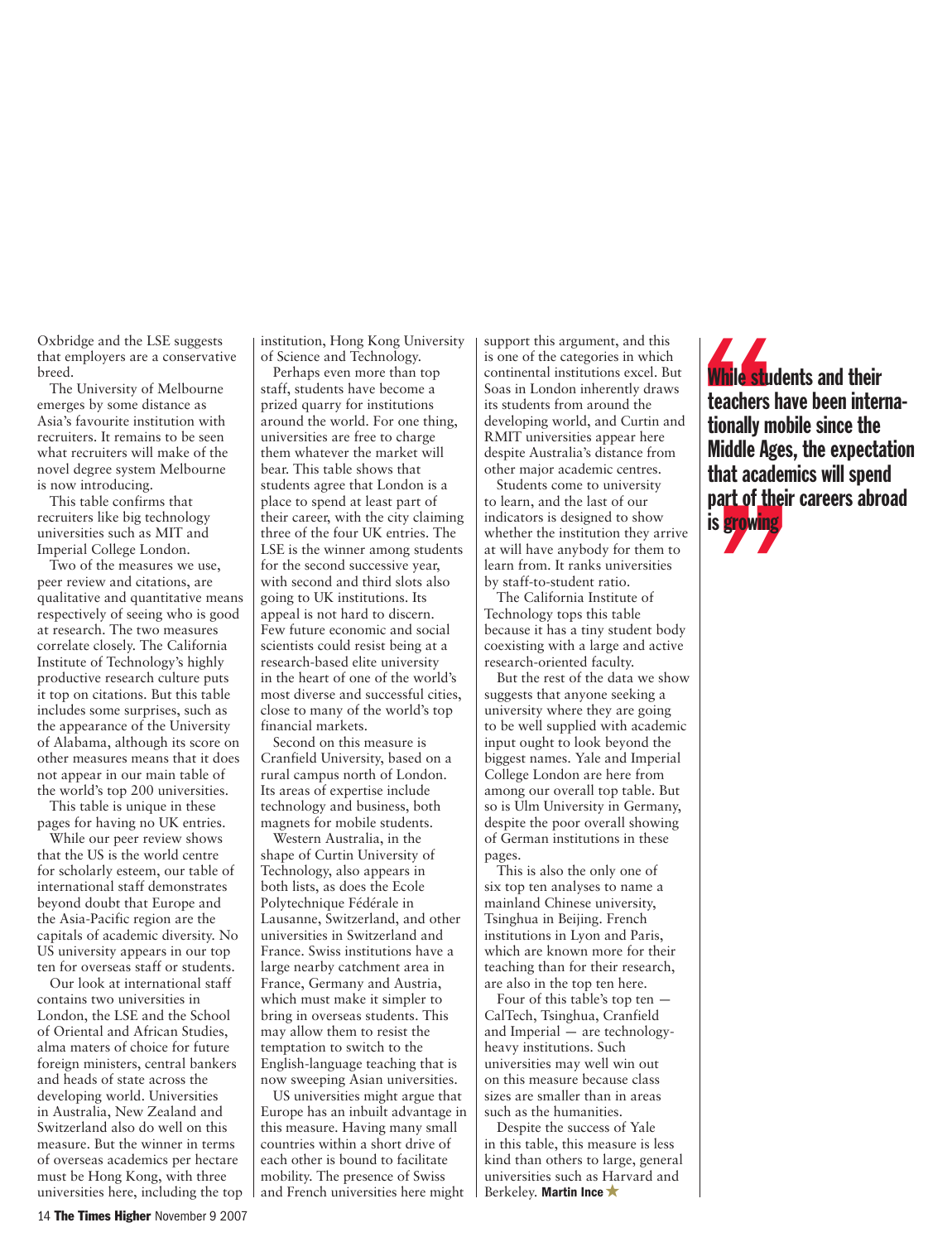| $\begin{array}{c}\n 2007 \\  \hline\n 12006 \\  \hline\n 2006 \\  \hline\n 1200\n \end{array}$ |                | Name                                  | Country   | Score |
|------------------------------------------------------------------------------------------------|----------------|---------------------------------------|-----------|-------|
| $\mathbf{1}$                                                                                   | 4              | University of California, Berkeley    | <b>US</b> | 100   |
| $\overline{2}$                                                                                 | 3              | <b>Harvard University</b>             | <b>US</b> | 100   |
| 3                                                                                              | $\mathbf{1}$   | University of Cambridge               | <b>UK</b> | 100   |
| 4                                                                                              | 5              | <b>Stanford University</b>            | <b>US</b> | 100   |
| 5                                                                                              | $\overline{2}$ | University of Oxford                  | <b>UK</b> | 100   |
| $6\phantom{1}6$                                                                                | 6              | Massachusetts Institute of Technology | <b>US</b> | 100   |
|                                                                                                | 13             | <b>Princeton University</b>           | <b>US</b> | 100   |
| 8                                                                                              | 10             | <b>Yale University</b>                | <b>US</b> | 100   |
| 9                                                                                              | 16             | University of Toronto                 | Canada    | 100   |
| 10                                                                                             | 19             | University of California, Los Angeles | US        | 99.9  |

Source: QS Quacquarelli Symonds Source: QS Quacquarelli Symonds

|  | TOP 10 INTERNATIONAL STAFI |  |
|--|----------------------------|--|
|  |                            |  |

| 2007           | 2006 | Name                                      | Country            | Score |
|----------------|------|-------------------------------------------|--------------------|-------|
| 1              | 11   | Hong Kong University of Science & Technol | <b>Hong Kong</b>   | 100   |
| $\overline{2}$ | 13   | <b>Curtin University of Technology</b>    | <b>Australia</b>   | 100   |
| 3              | 2    | University of Otago                       | <b>NZ</b>          | 100   |
| $\overline{4}$ | 14   | Ecole Polytechnique Fédérale de Lausanne  | <b>Switzerland</b> | 100   |
| 5              | 48   | University of Auckland                    | <b>NZ</b>          | 100   |
| 6              | 5    | University of Hong Kong                   | <b>Hong Kong</b>   | 99.9  |
| 7              | 3    | <b>London School of Economics</b>         | UK                 | 99.9  |
| 8              | 4    | <b>ETH Zurich</b>                         | Switzerland 99.9   |       |
| 9              |      | Hong Kong Polytechnic University          | <b>Hong Kong</b>   | 99.9  |
| 10             | 6    | <b>National University of Singapore</b>   | <b>Singapore</b>   | 99.8  |

Source: QS Quacquarelli Symonds Source: QS Quacquarelli Symonds

|                 | $\begin{array}{c}\n 2007 \\  \hline\n 72006 \\  \hline\n 12006\n \end{array}$ | Name                               | Country       | Score |
|-----------------|-------------------------------------------------------------------------------|------------------------------------|---------------|-------|
| 1               | 26                                                                            | California Institute of Technology | <b>US</b>     | 100   |
| $\overline{2}$  | 61                                                                            | Ecole Normale Supérieure de Lyon   | <b>France</b> | 100   |
| 3               | $\overline{2}$                                                                | <b>Yale University</b>             | <b>US</b>     | 100   |
| $\overline{4}$  | 7                                                                             | <b>Tsinghua University</b>         | China         | 100   |
| 5               | 30                                                                            | Ecole Polytechnique                | <b>France</b> | 100   |
| $6\phantom{1}6$ | 55                                                                            | <b>Cranfield University</b>        | <b>UK</b>     | 100   |
|                 | 21                                                                            | Universität Ulm                    | Germany       | 100   |
| 8               | $\overline{4}$                                                                | University of Rochester            | <b>US</b>     | 99.9  |
| 9               | 5                                                                             | Imperial College London            | <b>UK</b>     | 99.9  |
| 10              | 124                                                                           | University of Colorado             | <b>US</b>     | 99.9  |

| <b>TOP 10 PEER REVIEW</b> |           |       | <b>TOP 10 EMPLOYER REVIEW</b>                                                          |                |                                       |                  |       |
|---------------------------|-----------|-------|----------------------------------------------------------------------------------------|----------------|---------------------------------------|------------------|-------|
|                           | Country   | Score | $\begin{array}{c}\n 2007 \\  \hline\n 12006 \\  \hline\n 2006 \\  \hline\n\end{array}$ |                | Name                                  | Country          | Score |
|                           | <b>US</b> | 100   | $\mathbf{1}$                                                                           | 6              | University of Cambridge               | <b>UK</b>        | 100   |
|                           | <b>US</b> | 100   | $\overline{2}$                                                                         | 8              | University of Oxford                  | UK               | 99.9  |
|                           | <b>UK</b> | 100   | 3                                                                                      | $\overline{4}$ | <b>London School of Economics</b>     | <b>UK</b>        | 99.8  |
|                           | <b>US</b> | 100   | 4                                                                                      | $\mathbf{1}$   | <b>Harvard University</b>             | <b>US</b>        | 99.5  |
|                           | <b>UK</b> | 100   | 5                                                                                      | 31             | <b>University of Manchester</b>       | <b>UK</b>        | 99.0  |
|                           | <b>US</b> | 100   | 6                                                                                      | $\overline{2}$ | Massachusetts Institute of Technology | <b>US</b>        | 98.9  |
|                           | <b>US</b> | 100   | $\overline{7}$                                                                         | 3              | <b>Stanford University</b>            | <b>US</b>        | 98.9  |
|                           | <b>US</b> | 100   | 8                                                                                      | 38             | <b>Imperial College London</b>        | UK               | 98.9  |
|                           | Canada    | 100   | 9                                                                                      | 17             | Università Commerciale Luigi Bocconi  | <b>Italy</b>     | 98.6  |
|                           | <b>US</b> | 99.9  | 10                                                                                     | 42             | <b>University of Melbourne</b>        | <b>Australia</b> | 98.5  |

#### **TOP10 INTERNATIONAL STUDENTS**

| $\begin{array}{c}\n 2007 \\  \hline\n 1006 \\  \hline\n 2006 \\  \hline\n 100\n \end{array}$ |                | Name                                          | Country            | Score |
|----------------------------------------------------------------------------------------------|----------------|-----------------------------------------------|--------------------|-------|
| $\mathbf{1}$                                                                                 | $\mathbf{1}$   | <b>London School of Economics</b>             | <b>UK</b>          | 100   |
| $\overline{2}$                                                                               | 8              | <b>Cranfield University</b>                   | <b>UK</b>          | 100   |
| 3                                                                                            | $\overline{2}$ | <b>School of Oriental And African Studies</b> | <b>UK</b>          | 100   |
| $\overline{4}$                                                                               | 13             | <b>Sciences Po Paris</b>                      | <b>France</b>      | 100   |
| 5                                                                                            | 4              | <b>ESCP-EAP Paris</b>                         | <b>France</b>      | 100   |
| 6                                                                                            | 3              | <b>Curtin University of Technology</b>        | <b>Australia</b>   | 100   |
|                                                                                              | 6              | <b>RMIT University</b>                        | <b>Australia</b>   | 99.9  |
| 8                                                                                            | 5              | Ecole Polytechnique Fédérale de Lausanne      | <b>Switzerland</b> | 99.9  |
| 9                                                                                            | 10             | Imperial College London                       | <b>UK</b>          | 99.7  |
| 10                                                                                           | 9              | <b>University of Geneva</b>                   | Switzerland 99.5   |       |

#### **TOP10 STAFF-TO-STUDENT RATIO TOP10 CITATIONSPER STAFF MEMBER**

| $2007$<br>rank | $2006$<br>rank | Name                                  | Country          | Score |
|----------------|----------------|---------------------------------------|------------------|-------|
| $\mathbf{1}$   | 1              | California Institute of Technology    | <b>US</b>        | 100   |
| $\overline{2}$ | 3              | <b>Stanford University</b>            | <b>US</b>        | 99.9  |
| 3              | 4              | Massachusetts Institute of Technology | <b>US</b>        | 98.4  |
| 4              | 9              | Ecole Normale Supérieure, Paris       | <b>France</b>    | 98.3  |
| 5              | 12             | University of Alabama                 | <b>US</b>        | 98.2  |
| 6              | 10             | <b>Princeton University</b>           | <b>US</b>        | 96.5  |
|                | $\overline{2}$ | <b>Harvard University</b>             | <b>US</b>        | 95.9  |
| 8              | 13             | <b>Johns Hopkins University</b>       | <b>US</b>        | 95.8  |
| 9              | 112            | University of Zurich                  | Switzerland 95.4 |       |
| 10             | 6              | University of California, San Diego   | US               | 95.3  |

Source: QS Quacquarelli Symonds Source: QS Quacquarelli Symonds